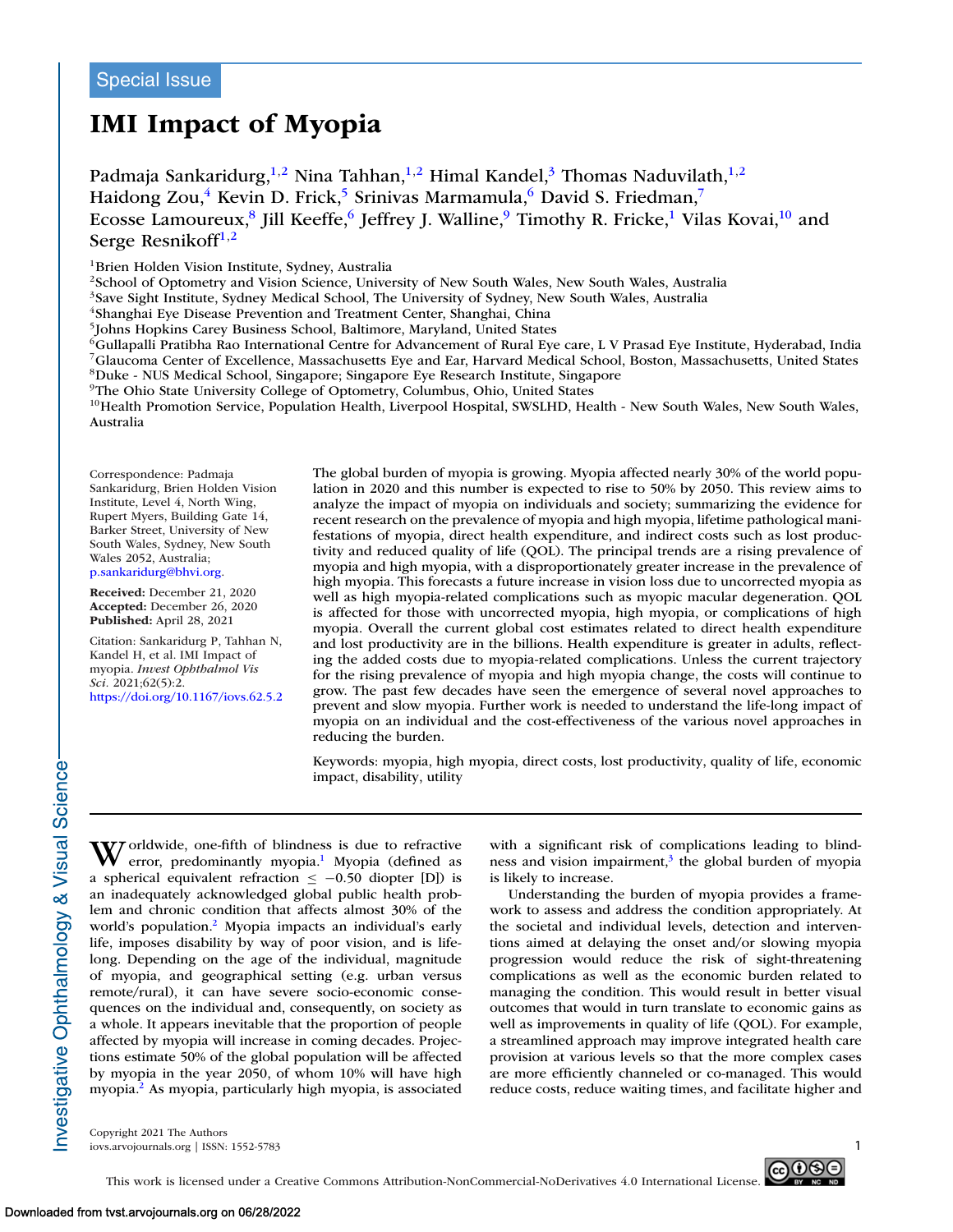earlier rates of detection and more effective intervention for those at risk of myopia development or progression.

In this nonsystematic review, we report recent evidence on the prevalence of myopia and high myopia and identify the direct costs, patient-reported outcomes, and lost productivity associated with the disorder. This review will identify gaps in our understanding of the condition as well as provide evidence to support and advocate for developing appropriate approaches and policies to manage myopia.

# **UNDERSTANDING THE BURDEN**

### **Standardized Definition of Myopia**

The way myopia is defined or classified is an important consideration when attempting to quantify its burden. In descriptive terms, myopia is "a refractive error in which rays of light entering the eye parallel to the optical axis are brought into focus in front of the retina when ocular accommodation is relaxed. This usually results from the eyeball being too long from front to back, but can be caused by an overly curved cornea and/or a lens with increased optical power.["4](#page-9-0) In 2019, the taskforce established by the International Myopia Institute (IMI) reviewed the existing published terminology, definitions, and thresholds for myopia, including the existing World Health Organization (WHO) definitions of myopia, and defined myopia as a condition in which the spherical equivalent is  $\le$  -0.50 D when ocular accommodation is relaxed, and high myopia as a spherical equivalent of  $\leq -6.00$  D.<sup>4</sup> The WHO expert committee on myopia defined high myopia as  $\le$  -5.00 D on the basis that uncorrected myopia of this degree impacts visual acuity (VA) to a level that meets the threshold for blindness  $\left( \frac{3}{60} \right)$ . This criterion may be more relevant for estimating the prevalence and impact of myopia in population-based surveys. Additionally, this definition facilitates comparisons with other causes of blindness and low vision. On the other hand, the IMI definition takes into account the threshold commonly used in published studies and clinical relevance (risk of uncorrectable vision loss in an individual increases with myopia greater than −6.0D). Therefore, a cutoff criterion may be chosen depending on the reason for the inquiry (i.e. whether it is for evaluating the impact of uncorrected myopia in the community versus vision loss in an individual) but the reason for the chosen definition needs to be identified.

# **Myopia Incidence and Prevalence**

Incidence and prevalence estimates of disease are widely used to appreciate the impact and the need for services to manage the burden. Given that data on myopia incidence are sparse, prevalence data are commonly utilized. It was estimated that from the years 2010 to 2020, myopia prevalence increased worldwide from 28.3% to 34%, an increase of about 20% from the baseline prevalence.<sup>2</sup>

When summarizing data from the years 2000 to 2019 that allowed for comparisons across related ages, it is observed that while the prevalence varies across countries/regions, myopia is rising in children, and young and older adults [\(Table 1,](#page-2-0) [Fig. 1\)](#page-2-0).

In East Asia, where the prevalence is already high, the prevalence in urban-dwelling children aged 14 to 16 years increased steadily from approximately 56.0% to 65.5% between 2006 and 2015.<sup>5</sup> A systematic analysis of 22 studies

of myopia prevalence in Chinese children and adolescents found the prevalence had increased steadily between 2000 to 2015 from 25.7% (before 2001), to about 39% (2001–2010) and then to  $46.1\%$  (2011–2015).<sup>6</sup> Although East Asian countries have the highest prevalence, an increasing myopic shift is also observed in other regions of the world. In Australia, cross-sectional studies of 12-year-old children reported a prevalence that increased from 11.5% in 2006 to 18.9% in 2011.<sup>7</sup> In Northern Ireland, the prevalence in 12-yearold children increased from 17.7% in 2007 to 22.8% in 2017[.8,9](#page-9-0) Similarly, prevalence increased from 7.4% to 13.1% between 2001 and 2014 in New Delhi in children aged 5 to 15 years[,10,11](#page-9-0) and was 21.1% 4 years later, a steep increase in myopia[.12](#page-9-0) In contrast to these reports of rising myopia prevalence, prevalence in children aged 6 to 8 years in Hong Kong was high, but decreased slightly over 15 years (28.4% in 2001 to 25.0% in 2019). $^{13,14}$  Although the authors speculate the role of the academic system, it is possible that differences in administration of cycloplegic drops in this young cohort is responsible for the variation in prevalence.

Data from adult populations also indicates an increasing myopic shift. Between 2001 and 2015, myopia prevalence in adults  $\geq 40$  years in urban China rose from 22.9% to 31.5%[.15,16](#page-10-0) In Korea, between 2008 and 2011, myopia prevalence in 20 to 29-year-olds was 78.9% and increased in 2013 to 2014 to 81.3%, and in Japan, myopia in adults  $\geq$ 40 years increased from 37.7% in 2005 to 45.8% in 2017[.17](#page-10-0) Meta-analysis of studies in Europe show that the age standardized prevalence of myopia increased in older adults, where myopia in the 50 to 79 year age group was observed to be higher by 5.7% in those born later (23.5%) in a decade compared to those born earlier  $(17.8\%)$ .<sup>18</sup>

As a result of the rising prevalence of myopia, it follows that there could be an increase in the prevalence of high myopia. [Table 2](#page-3-0) outlines the reported prevalence of high myopia in young adults from recent years. In alignment with the overall prevalence data, high myopia prevalence is much higher in East Asian and Asia-Pacific countries. Significantly, the rate of change in prevalence of high myopia appears to be disproportionately greater compared to the rate of change in the prevalence of myopia. For example, in Fenghua City, China, the prevalence of myopia from 2001 to 2015 rose from 79.5% to 87.7% in 18-year-olds (a 10% increase)[.19](#page-10-0) In comparison, the prevalence of high myopia nearly doubled from 7.9% to 16.6%. Similarly, in Taiwan, the prevalence of myopia and high myopia in a sample of approximately 4000 freshmen (first year students) at university was 91.3% and 23.5% in 1988 and 95.9% and 38.9% in 2005[.20](#page-10-0) A combination of factors may be responsible for this disproportionate increase in the prevalence of high myopia, including children in Asian countries increasingly developing myopia at earlier ages than before, $2<sup>1</sup>$  a faster rate of progression of myopia in children of Asian ethnicity compared to Caucasian counterparts, $2^2$  and a faster rate of myopia progression in younger compared to older children.<sup>23,24</sup> This change in the prevalence pattern toward an increased risk of high myopia creates significant challenges in managing the future burden: increased risk of comorbidities, increased direct costs, and negative effect on QOL and productivity.

# **Life-Course of Myopia**

Although the clinical course of myopia is reasonably welldelineated, certain aspects related to the onset, progression,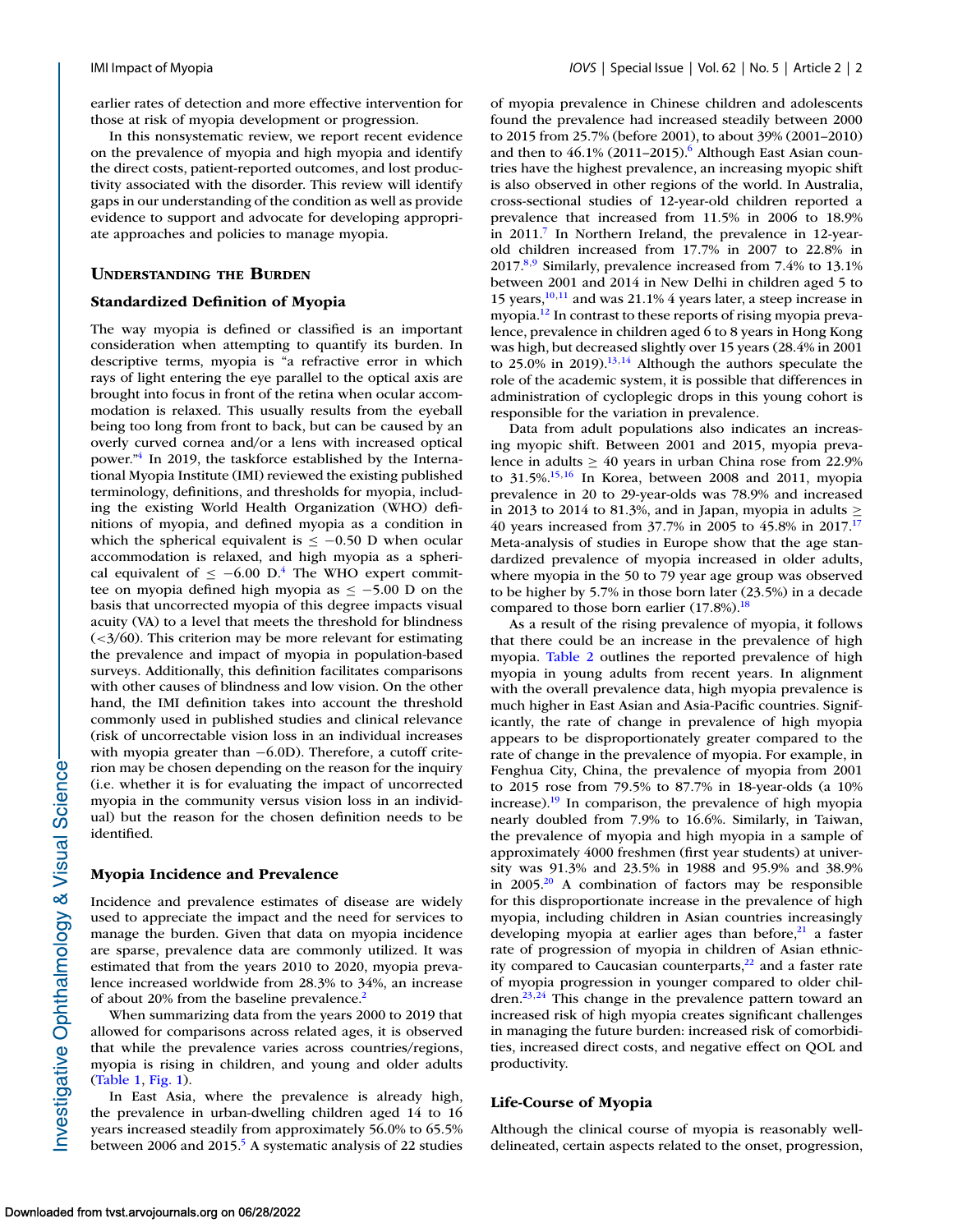# <span id="page-2-0"></span>**TABLE 1.** Age and Region-Specific Myopia Prevalence in Children and Adults From 2000 to 2019

| Region                                    | City/Country                      |                    | Urban/Rural Age Group (Yrs.) Year Myopia % |      |       | Reference                                   |
|-------------------------------------------|-----------------------------------|--------------------|--------------------------------------------|------|-------|---------------------------------------------|
|                                           |                                   |                    | Children                                   |      |       |                                             |
| East Asia                                 | Beijing, China                    | Urban              | $14 - 16$                                  | 2006 | 56.0% | Li et al. $2017^5$                          |
|                                           |                                   |                    | $14 - 16$                                  | 2007 | 56.5% |                                             |
|                                           |                                   |                    | $14 - 16$                                  | 2008 | 58.5% |                                             |
|                                           |                                   |                    | $14 - 16$                                  | 2009 | 60.5% |                                             |
|                                           |                                   |                    | $14 - 16$                                  | 2010 | 60.8% |                                             |
|                                           |                                   |                    | $14 - 16$                                  | 2011 | 61.1% |                                             |
|                                           |                                   |                    | $14 - 16$                                  | 2012 | 61.8% |                                             |
|                                           |                                   |                    | $14 - 16$                                  | 2013 | 62.8% |                                             |
|                                           |                                   |                    | $14 - 16$                                  | 2014 | 63.8% |                                             |
|                                           |                                   |                    | $14 - 16$                                  | 2015 | 65.5% |                                             |
|                                           | Fenghua city, China               | Urban              | $17 - 19$                                  | 2001 | 79.5% | Chen et al. $2018^{19}$                     |
|                                           |                                   |                    | $17 - 19$                                  | 2015 | 87.7% |                                             |
|                                           | South Korea                       | <b>KHANES IV-V</b> | $5 - 18$                                   | 2008 | 64.6% | Lim et al. $2018^{111}$                     |
|                                           |                                   | <b>KHANES VII</b>  | $5 - 18$                                   | 2016 | 65.4% | Kim et al. 2020 <sup>112</sup>              |
| South Asia                                | New Delhi, India                  | Urban              | $5 - 15$                                   | 2001 | 7.4%  | Murthy et al. $2002^{10}$                   |
|                                           | New Delhi, India                  | Urban              | $5 - 15$                                   | 2014 | 13.1% | Saxena et al. 2015 <sup>11</sup>            |
|                                           | Gurugram, India                   | Urban              | $5 - 15$                                   | 2018 | 21.0% | Singh et al. $2019^{12}$                    |
| High Income Asia-Pacific                  | Hong Kong                         | Urban              | $6 - 8$                                    | 2000 | 28.4% | Fan et al. 2001 <sup>13</sup>               |
|                                           | Hong Kong                         | Urban              | $6 - 8$                                    | 2015 | 25.0% | Yam et al. 2019 <sup>14</sup>               |
| Australasia                               | Sydney, Australia                 | Urban              | $11 - 12$                                  | 2006 | 11.5% | French et al. $2013^7$                      |
|                                           | Sydney, Australia                 | Urban              | $11 - 12$                                  | 2011 | 18.9% |                                             |
| Western Europe                            | Spain                             | Urban & Rural      | $5 - 7$                                    | 2016 | 16.8% | Alvarez-Peregrina et al 2019 <sup>137</sup> |
|                                           |                                   | Urban & Rural      | $5 - 7$                                    | 2017 | 19.1% |                                             |
|                                           | Northern Ireland                  | Urban & Rural      | $6 - 7$                                    | 2007 | 2.8%  | O'Donoghue, et al. 2010 <sup>8</sup>        |
|                                           |                                   | Urban & Rural      | $6 - 7$                                    | 2017 | 3.7%  | Harrington et al 2019 <sup>9</sup>          |
|                                           | Northern Ireland                  | Urban & Rural      | $12 - 13$                                  | 2007 | 17.7% | O'Donoghue et al. 2010 <sup>8</sup>         |
|                                           |                                   | Urban & Rural      | $12 - 13$                                  | 2017 | 22.8% | Harrington et al. 2019 <sup>9</sup>         |
|                                           |                                   |                    | <b>Adults</b>                              |      |       |                                             |
| East Asia                                 | Beijing, China                    | Urban & Rural      | $>= 40$                                    | 2001 | 22.9% | Xu et al. 2005 <sup>15</sup>                |
|                                           | Yunnan (Han), China Urban & Rural |                    | $>= 40$                                    | 2015 | 31.5% | Wang et al. 2019 <sup>16</sup>              |
| High Income Asia Pacific                  | South Korea                       | Urban & Rural      | $20 - 29$                                  | 2009 | 78.9% | Kim et al. 2013 <sup>115</sup>              |
|                                           | South Korea                       | Urban & Rural      | $20 - 29$                                  | 2013 | 81.3% | Han et al. 2019 <sup>116</sup>              |
|                                           | South Korea                       | Urban & Rural      | $20 - 49$                                  | 2009 | 69.7% | Kim et al. 2013 <sup>115</sup>              |
|                                           | South Korea                       | Urban & Rural      | $20 - 49$                                  | 2013 | 70.6% | Han et al. 2019 <sup>116</sup>              |
|                                           | Hisayama, Japan                   | Urban & Rural      | $>= 40$                                    | 2005 | 37.7% | Ueda et al. 2019 <sup>17</sup>              |
| North Africa and Middle East Tehran, Iran |                                   | Urban              | $16 - 25$                                  | 2002 | 22.5% | Hashemi et al. 2004 <sup>138</sup>          |
|                                           | Aligoudarz city, Iran             | Urban              | $14 - 21$                                  | 2012 | 33.5% | Hashemi et al. $2014^{139}$                 |
|                                           | Tehran, Iran                      | Urban              | $>= 46$                                    | 2002 | 21.2% | Hashemi et al. $2004^{138}$                 |
|                                           | Shahroud city, Iran               | Urban              | $>= 45$                                    | 2010 | 30.4% | Hashemi et al. 2012 <sup>140</sup>          |



**FIGURE 1.** Myopia prevalence from 2000 to 2019 (age and region).

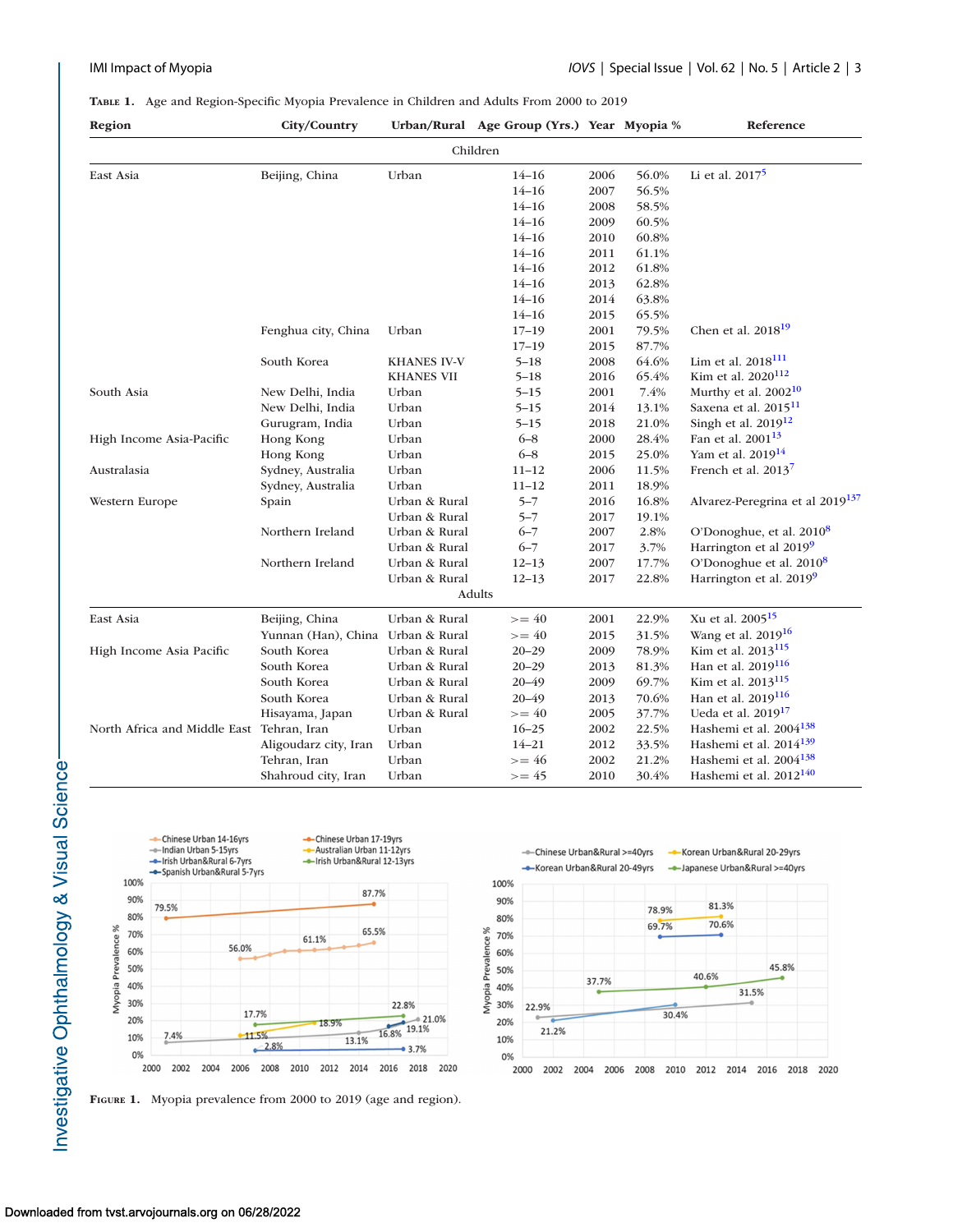<span id="page-3-0"></span>**TABLE 2.** Prevalence of Myopia and High Myopia in Young Adults

| Region      | City/Country           | Urban/Rural     | Age Group                                    | Year | Myopia % | High<br>Myopia %<br>$(< -6.00 D)$ | Reference                        |
|-------------|------------------------|-----------------|----------------------------------------------|------|----------|-----------------------------------|----------------------------------|
|             |                        |                 | <b>Young Adults</b>                          |      |          |                                   |                                  |
| East Asia   | Fenghua City,<br>China | Urban           | $17 - 19y$                                   | 2001 | 79.5%    | 7.9%                              | Chen $(2018)^{19}$               |
|             |                        |                 | $17-19y$                                     | 2015 | 87.7%    | 16.6%                             |                                  |
|             | South Korea            | Urban           | 19                                           | 2010 | 96.5%    | 21.6%                             | Jung et al $(2012)^{113}$        |
|             | South Korea            | Rural           | 19                                           |      | 83.3%    | 6.8%                              | Lee et al. $(2013)^{114}$        |
|             | South Korea            | Urban and Rural | $20 - 29y$                                   | 2009 | 78.9%    | 10.9%                             | Kim et al. $(2013)^{115}$        |
|             | South Korea            | Urban and Rural | $20 - 29y$                                   | 2013 | 81.3%    | 11.1%                             | Han et al. $(2019)^{116}$        |
|             | Taiwan                 | Urban           | $18 - 24$                                    | 2010 | 86.1%    | 21.2%                             | Lee et al. $(2015)^{117}$        |
|             | Taiwan                 | Urban           | Freshman (first year<br>university students) | 1988 | 91.3%    | 23.5%                             | Wang et al. $(2009)^{20}$        |
|             | Taiwan                 | Urban           | Freshman (first year<br>university students) | 2005 | 95.9%    | 38.4%                             | Wang et al. $(2009)^{20}$        |
|             | Singapore              | Urban           | $17 - 29$                                    | 2009 | 81.6%    | 14.7%                             | Koh et al. $2014^{118}$          |
| Middle East | Israel                 |                 | $16 - 22$                                    | 2002 | 28.3%    | 2.0% M 2.3% F                     | Dayan et al. 2005 <sup>119</sup> |

stability, and associated morbidity are not fully understood. Current evidence shows that myopia is generally detected in children before 10 years of age, but the onset may vary from as young as 3 to 4 years to late teenage or early adulthood depending on ethnic, familial, environmental, and geographical factors. $25-27$  Usually, the condition is progressive in the early years of life. Two studies found that the annual progression rate was higher in the year before detection and in the year following when myopia was first detected, but declined thereafter.<sup>28,29</sup> Annual progression data from spectacle wearers of Asian ethnicity found that the younger the age, the greater the risk of progression, with 7-year-old children progressing approximately 0.9 D/year whereas progression in 12-year-old children was approximately  $0.58$  D/year.<sup>23,30</sup> In a school-based cohort study conducted in Shanghai, the average 2-year progression of cycloplegic spherical equivalent refractive error in myopic children aged 7, 8, and 9 years was 2.0 D, 1.6 D, and 1.8 D, respectively[.31](#page-10-0) Younger age at baseline predicted a greater risk of high myopia, $3^2$  possibly due to the faster progression rate at a younger age. $^{23,29}$  Although the condition is said to stabilize in teenage years to adulthood, there are no clear data on when exactly this occurs and, additionally, there are reports of onset and progression in adults. $33,34$  In younger age groups, visual disability by way of impaired distance vision is the characteristic feature of myopia, although in a smaller number of cases, especially in individuals with high myopia, complications, such as retinal breaks, posterior staphylomas, and retinal detachments, may occur.<sup>35</sup> Additionally, a small percent of the population may also suffer complications related to corrective modalities, such as Laser-Assisted In-Situ Keratomileusis (LASIK) and contact lenses. $36,37$ 

Although there is no threshold or cutoff criterion, increasing age is a risk factor for myopia-related complications. In later years, myopia is associated with an increased risk of cataract, glaucoma, and various conditions affecting the posterior segment of the eye, such as posterior staphyloma, myopic retinopathy, also known as myopic macular degeneration (MMD), and myopic traction retinopathy (Table  $3$ ).<sup>38,39</sup> Of these, myopic retinopathy or MMD is fast emerging as one of the leading causes of blindness in East Asia and elsewhere.<sup>15,17,40</sup> A recent meta-analysis found a pooled prevalence of MMD in the world population of 2.1% (increasing from 1.3% in the 40–49 age group to 4.5% in the 70+ age group) $41$  and found a higher frequency of MMD from data reported from 2007 to 2019 compared to 1993 to 2006. Vision impairment from MMD was estimated to have affected 10 million people (0.13% of world's population) in 2015 and, if the trajectory for the rising prevalence of myopia and high myopia continues at the same pace, it is set to grow to nearly 56 million (0.6%) by the year 2050.<sup>42</sup>

# **IMPACT OF MYOPIA ON AFFECTED INDIVIDUALS**

## **Impact of Myopia on Education**

Numerous studies have shown an association between increased near work and myopia, with educational pressures cited for the increasing prevalence of myopia. $43,44$  Although it is accepted that these factors may be involved in the onset and progression of myopia, the impact of undercorrected or uncorrected myopia on school performance is of interest as there is evidence linking educational outcomes to adult health[.45](#page-10-0) The scholastic performance of students in whom myopia is uncorrected relative to those with corrected myopia is a complex area to investigate; however, data from randomized studies from China indicate that providing spectacles for children with myopia who do not have correction can lead to improved academic performance, with demonstrated improvement in mathematics test scores.<sup>46,47</sup>

A study involving parents, teachers, and students found poor vision or uncorrected visual deficits in children negatively impacted their attention, perseverance, academic performance, and caused psychosocial stress, whereas receiving corrective spectacles improved the students' academic performance and psychosocial wellbeing.<sup>48</sup> Board work remains the mainstay of school education in most parts of the world, although projection or digital technology is becoming increasingly popular, especially in urban areas.<sup>49</sup> An assessment of VA demands for classwork in different class grades found that a VA of 0.3 log MAR (6/12 or 20/40 Snellen VA) was required for board work.<sup>50</sup> Even low grades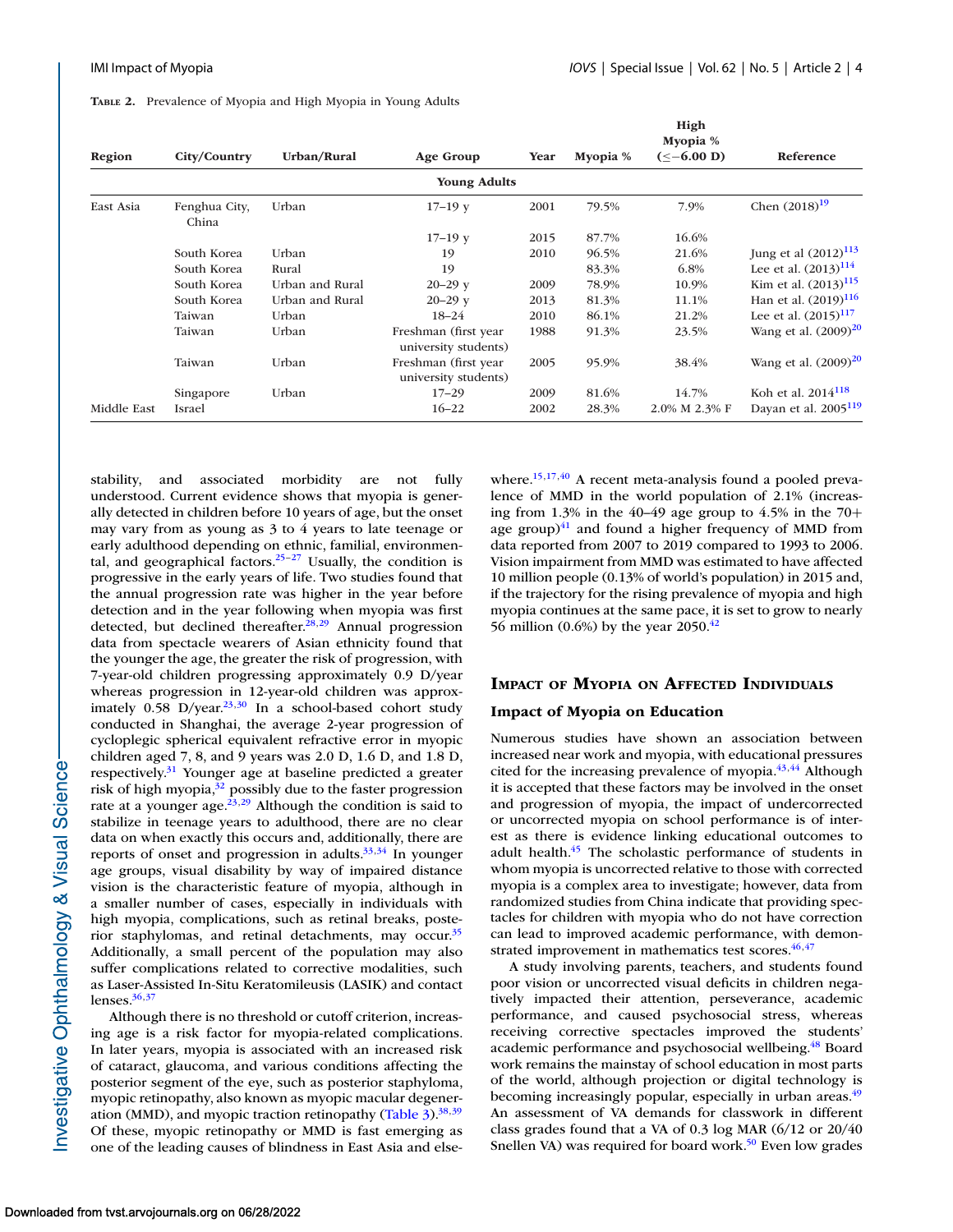<span id="page-4-0"></span>**TABLE 3.** Complications Observed in Myopic Eyes

| <b>Ocular Sign or Condition</b>                    | Myopia/Age of Myope/Prevalence or OR                                    |  |  |  |  |
|----------------------------------------------------|-------------------------------------------------------------------------|--|--|--|--|
| Cataract                                           | High myopia/ $\geq$ 45 yrs/OR-2.79 <sup>117</sup> ; 2.55 <sup>118</sup> |  |  |  |  |
| Glaucoma                                           | Any myopia/elderly/pooled OR $-1.92^{119}$                              |  |  |  |  |
| Posterior vitreous detachment                      | High myopia/20-29 yrs/12.5% <sup>120</sup>                              |  |  |  |  |
| Myopic maculopathy/Myopic Macular                  | High myopia/>40 yrs/pooled-47.4% $38$                                   |  |  |  |  |
| Degeneration                                       |                                                                         |  |  |  |  |
| - Tessellations of fundus                          |                                                                         |  |  |  |  |
| - Diffuse chorioretinal atrophy                    |                                                                         |  |  |  |  |
| - Patchy chorioretinal atrophy                     |                                                                         |  |  |  |  |
| - Lacquer cracks                                   |                                                                         |  |  |  |  |
| - Fuchs spot                                       |                                                                         |  |  |  |  |
| - Choroidal neovascularization*                    |                                                                         |  |  |  |  |
| - Macular Atrophy                                  |                                                                         |  |  |  |  |
| Posterior Staphyloma                               | High myopia/6-19 yrs/12.7% <sup>121</sup>                               |  |  |  |  |
| - Chorioretinal atrophy                            | High myopia/12-67 yrs/12.0% <sup>122</sup>                              |  |  |  |  |
| - Macular retinoschisis                            |                                                                         |  |  |  |  |
| - Dome-shaped macula                               |                                                                         |  |  |  |  |
| - Bruch's membrane defects                         |                                                                         |  |  |  |  |
| Myopic traction maculopathy $116$                  | Highly myopic eyes with posterior staphyloma/>40 yrs/Not available      |  |  |  |  |
| - Retinoschisis                                    |                                                                         |  |  |  |  |
| - Foveal detachment                                |                                                                         |  |  |  |  |
| - Macular holes                                    |                                                                         |  |  |  |  |
| Retinal detachment                                 | High myopia/15-75 yrs/6.3% $^{123}$                                     |  |  |  |  |
| - Epiretinal membranes                             |                                                                         |  |  |  |  |
| - Tractional internal limiting membrane detachment |                                                                         |  |  |  |  |
| Peripheral retinal degeneration                    |                                                                         |  |  |  |  |
| - Lattice degeneration                             | High myopia/15-75 yrs/11.8-37.8% <sup>123</sup>                         |  |  |  |  |
| - White without Pressure                           | High myopia/19-25 yrs/46.5-14.6% <sup>124</sup>                         |  |  |  |  |

of myopia can reduce VA beyond this threshold and hence pose a learning challenge for children with uncorrected or undiagnosed myopia. Additionally, dioptric blur is found to affect reading performance, with speed of reading reduced for large blur.<sup>5</sup>

While spectacles can help restore vision and enhance academic performance, access to appropriate spectacles and adherence with spectacle wear among children is influenced by many factors. Although myopia, more severe refractive error, $52-54$  and poorer VA promotes adherence, boys are less likely to be adherent and socio-economic factors, such as cost, accessibility to spectacles, and parental education, are cited to be barriers to spectacle wear and compliance.<sup>55</sup> There are also psycho-social barriers, such as fear of discrimination, bullying, and negative societal attitudes. $53,55,56$  The unmet need for refractive error correction has been reported in many parts of the world, for example, 27% of children in rural China have uncorrected VA worse than 20/40 and 13.1% of children in Philadelphia schools have uncorrected refractive errors. Most of the refractive errors in these cases was myopia.<sup>57,58</sup>

### **Estimating Cost of Myopia to Individuals**

Direct costs and productivity loss costs are incurred by individuals and their families affected by myopia. Direct costs include expenditure for diagnosis and correction/management, transport costs, and treatment of morbidity. Lost productivity costs may include time spent on eye examinations or returning to clinics to pick up aids, unpaid caregiver time, lost workplace or home productivity, and the value of loss of QOL.

Costs are generally reported as annual costs and, as expected, vary significantly between countries. The most comprehensive data on direct costs to date for myopia have been from Singapore, a country with one of the highest prevalence rates of myopia anywhere in the world. Data gathered from a cross-sectional study in 2006 involving children aged 12 to 17 years, found a mean annual direct cost of myopia of SG \$222 (US \$148) and a median cost of SG \$125 (US \$83)[.59](#page-11-0) A more recent paper indicated that costs increase substantially as the individual ages. $60$  The annual direct costs of myopia per person aged 40 years and above for the year 2011 was reported to be SG \$900 (US \$709), of which 65% (SG \$588 or US \$463) was associated with vision products and optometry visits. The higher costs for older individuals relative to costs for children was partly related to complications from myopia. $60$ 

In a study in the United States that included participants older than 12 years with distance vision impairment,  $61$ the annual direct costs estimated for refraction and a pair of glasses varied from US \$138.60 to \$226.48 in the year 2000, depending on whether the fee schedule was based on Centers for Medicare and Medicaid Services or Medical Expenditure Panel Survey. This figure is likely a conservative estimate as it does not take into consideration all the direct health-related costs as well as non-health costs. In providing this figure, the authors suggested that the fee schedule gathered from the Medical Expenditure Panel Survey (US \$226.48) was more reflective of the annual figure because it considered lens types, such as contact lenses, as well as any multiple purchases within the year.

Data gathered from optometry and ophthalmology sources in China (multiple sources from Zhongshan Ophthalmic Centre, AIER hospitals as well as data from Shanghai Eye Disease Prevention and Treatment Center for Anhui, Shanghai, and Yunnan region) suggest that the direct annual cost of vision products (assuming 100% of people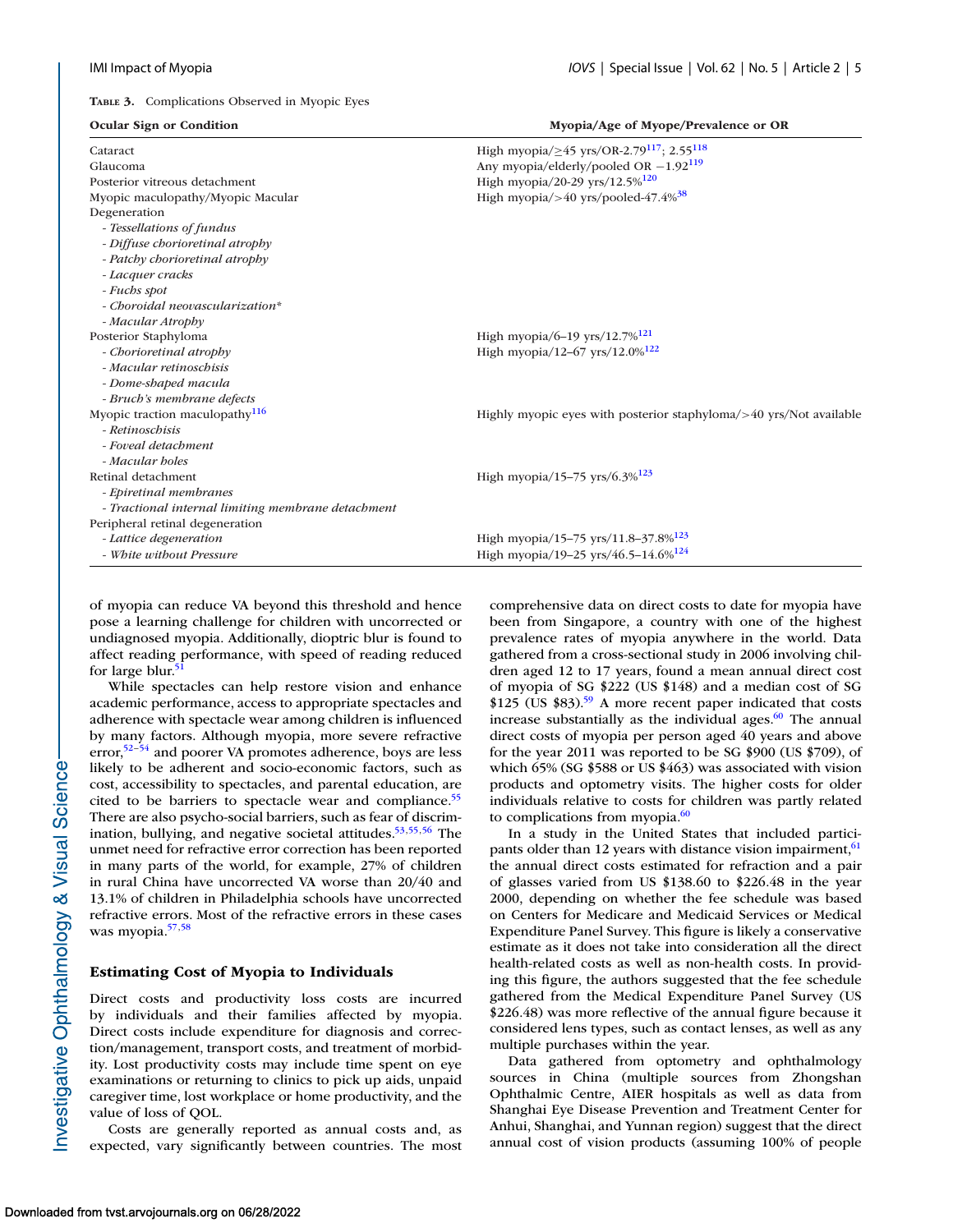with myopia purchase spectacles, 10% contact lenses, and 1.5% orthokeratology) and an eye examination is CN ¥ 809 or US \$113. If refractive surgery is factored in for 1% of those with myopia, this cost increases to between US \$125 to \$136. Additionally, data from India (Courtesy: Optometry Council of India, L V Prasad Eye Institute, and private practitioners) suggest that the direct cost of vision products and an eye examination in urban India approximates to Rs3460 or US \$48. Additionally, if 1% of those with myopia opt for refractive surgery, this cost increases to between US \$54 to \$60. When comparing costs between countries, one must be mindful of the relative purchasing power parity to place the cost in the context of society.

Except for cost estimates from Singapore, costs from other countries do not consider expenditures related to pathological myopia. Additionally, the cost estimates for China and India do not consider multiple purchases in a year and do not consider the more specialized lens requirements of those with high myopia. Considering that a progressing and/or a high myope would require more frequent changes, may need specialized lenses and frames, and may attend more frequent or specialist examinations, their costs are likely to be higher than the reported averages. If the proportional increase due to myopia in an older population from the Singapore data can be applied to China and India, then the cost associated with myopia in the older population would approximate to US \$510 and \$218 in China and India, respectively. Additionally, these figures exclude costs associated with newer myopia control management options, such as novel spectacles and contact lenses, which are likely to be greater than those of a standard lens. In addition to the direct medical costs, affected households and society incur additional productivity costs relating to caregiver time, absenteeism from educational activities, reduced productivity, and reduced QOL. Such costs are also likely to vary from country to country.

Although comprehensive cost data are limited, it is evident that there is a significant financial burden associated with myopia, particularly for poorer communities in countries with higher myopia prevalence and for individuals with high myopia and this is likely to rise in the future. Furthermore, unlike other conditions or diseases that may result in a one-off or a short-term cost, the chronic nature of myopia translates to a life-long burden. The Singapore study for adult myopia estimated a lifetime cost of SG \$21,616 (US  $$17,020$ ) for those with 80 years' duration of myopia.<sup>60</sup>

It is therefore important that cost data are evaluated in the context of (a) relationship between incurred costs to health and productivity gains, and (b) ways to reduce burden (i.e. are the costs justified in terms of planned or achieved benefits or outcomes?). For the former issue, considering the Singapore data, a value of \$709 per person for myopia care for adults in Singapore was considered to equate to < 2% of Gross Domestic Product (GDP) per person at that time in comparison to blindness and moderate distance vision impairment representing potential lost productivity of 18.7% and 3.1% of GDP, respectively. $62$  This, therefore, represented a positive trade-off when investing in myopia. However, the cost-benefit of using GDP or any other suitable metric may vary across countries and may or may not result in a positive trade-off. For example, the direct vision costs reported for China and India without the additional costs related to age approximate to 1.5% to 3% of their GDP per capita, but if age-related changes are factored in, these figures will significantly rise to 5% to 10% of GDP per capita. There

is a need for further research, data, and modeling on lifetime costs associated with myopia. Several myopia control strategies have been shown to significantly slow myopia, $63$ and models demonstrate that such myopia control strategies, when applied early and consistently, can significantly reduce the risk of individuals reaching high myopia. $^{23}$  It is reported that each diopter increase in myopia increases the risk of MMD by 67% or, alternatively, slowing myopia by about 1 D can reduce the likelihood of developing MMD by  $40\%$ <sup>64</sup> More data are needed to quantify these impacts from an economic perspective.

# **Patient-Reported Outcomes – Quality of Life and Myopia**

Myopia, either uncorrected or corrected, may impact a person's QOL and the effect on QOL can be evaluated using qualitative (interviews/focus-group discussions) $65$  or quantitative patient-reported outcome measures (PROMs), such as questionnaires and item-banks.<sup>66</sup> PROMs used for myopia [\(Table 4\)](#page-6-0) contain items on symptoms, $67-72$  activity limitation,<sup>67,69-72</sup> emotional impact,<sup>67,68,71,72</sup> social impact,<sup>67,69,72</sup> and inconvenience $^{69,72}$  $^{69,72}$  $^{69,72}$  [\(Fig. 2\)](#page-6-0). These surveys were intended to evaluate QOL with myopia correction strategies, largely refractive surgery outcomes, and thus lack sufficient content on QOL issues for individuals with myopia in low-resource settings and uncorrected myopes. For example, people in low-resource settings may experience greater inconvenience having to travel far to have their myopia corrected, whereas having vision sufficient to drive may be of greater concern for dwellers from high income countries. $65,73$ 

Many existing myopia-specific PROMs are either first generation or second-generation questionnaires (classified based on the development or validation theory used<sup>74</sup>) that suffer from limitations of being static and inflexible, as every item is administered to every individual irrespective of their QOL issues. Additionally, clinical, demographic, and socio-economic characteristics influence QOL and therefore results vary between populations and groups.<sup>73,75</sup> Despite their limitations, existing PROMs have proven valuable in evaluating QOL impacts of myopia and demonstrate that the impact of myopia on QOL is significant. The detrimental impacts of myopia have been observed in diverse aspects of daily living, including activity limitation, economic wellbeing, emotional well-being, symptoms, and social wellbeing.<sup>66,73,75-77</sup> Generally, poorer QOL has been demonstrated for uncorrected refractive error/poor vision and high myopia as well as with complications associated with myopia. In a group of 16-year-old patients, myopia was an independent risk factor for poorer QOL for both distance and near vision, whereas hyperopia was not associated with any difficulty[.78](#page-11-0) Although data on the impact of uncorrected myopia on QOL and the benefits of spectacle wear are scarce, in a study of 2346 adolescents from southwestern China[,79](#page-11-0) where spectacle utilization was low, adolescents not using spectacles had lower psychosocial, emotional, and social functioning health-related QOL scores. Similarly, healthy adolescents with reduced VA reported lower healthrelated QOL, including social functioning and school functioning in two separate studies conducted in Singapore and China, although the study from Singapore did not find differences between refractive error types. $80,81$ 

In general, people with a higher magnitude of myopia are likely to have poorer QOL, $76,82$  and the impact of high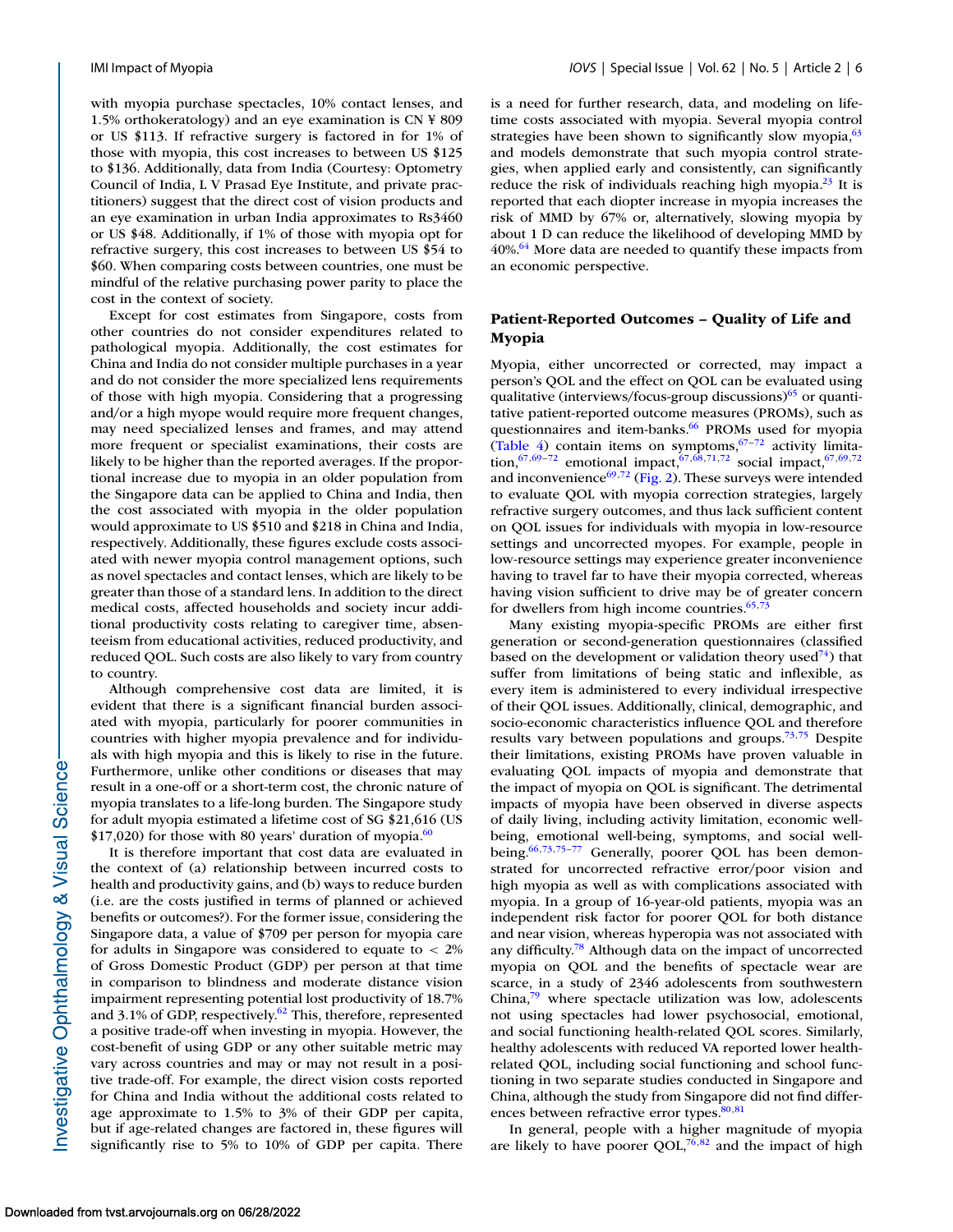<span id="page-6-0"></span>**TABLE 4.** Patient Reported Outcome Measures Used in Myopia

| <b>Types</b>          | Sub-Types         | <b>Examples of Patient-Reported Outcome Measures</b>                                                   |
|-----------------------|-------------------|--------------------------------------------------------------------------------------------------------|
| Generic (non-disease) | Domain            | <b>Emotional well-being:</b>                                                                           |
| specific)             |                   | - Hospital Anxiety and Depression Scale (HADS), 82                                                     |
|                       |                   | - General Well-Being Schedule (GWBS) <sup>83</sup>                                                     |
|                       |                   | - General Health Questionnaire (GHQ), <sup>129</sup>                                                   |
|                       |                   | - Hudson Index of Self-Esteem (HISE), <sup>129</sup>                                                   |
|                       |                   | - Adjective check list <sup>130</sup>                                                                  |
|                       |                   | Pain: McGill Pain Questionnaire <sup>131</sup>                                                         |
| Ophthalmic (non-      | <b>Vision</b>     | - National Eye Institute Visual Function Questionnaire (NEI-VFQ), 82,90                                |
| myopia-specific)      |                   | - Vision Related effect on Quality of Life (VQOL, aka Vision Core Measure-1 [VCM1]) <sup>76</sup>      |
|                       |                   | - Visual Function Index-14 (VF-14) <sup>76,86</sup>                                                    |
|                       | Refractive error  | - Quality of Life Impact of Refractive Correction (QIRC) <sup>87</sup>                                 |
|                       |                   | - National Eye Institute Refractive Quality of Life (NEI-RQL) <sup>132,133</sup>                       |
|                       |                   | - Refractive Status and Vision Profile (RSVP) <sup>85,134</sup>                                        |
| Myopia-specific       | Myopia correction | Institute for Eye Research Multidimensional Quality of Life for Myopia (MQLM) <sup>67</sup>            |
|                       | Intervention      | <b>RK:</b> Prospective Evaluation of Radial Keratotomy (PERK) Study questionnaire <sup>68</sup>        |
|                       |                   | PRK: Canadian Refractive Surgery Research Group Quality of Vision Questionnaire<br>(OVO) <sup>69</sup> |
|                       |                   | <b>LASIK:</b> Subjective Vision Questionnaire $(SVQ)^{70}$ and Myopia-specific Quality of Life         |
|                       |                   | Questionnaire $(MQLQ)^{71}$                                                                            |
|                       | Population        | Children:                                                                                              |
|                       |                   | - Pediatric Refractive Error Profile (PREP) <sup>72,88,93,94,135</sup>                                 |
|                       |                   | - Modified QIRC <sup>91</sup>                                                                          |
| Health economic       | Generic           | - Time-Trade-off <sup>100,103</sup>                                                                    |
| (utility)             |                   | - Standard Gamble <sup>103</sup>                                                                       |
|                       | Ophthalmic        | - Vision Quality of Life index (VISQoL) <sup>136</sup>                                                 |

LASIK, Laser-assisted In Situ Keratomileusis; PRK, Photorefractive Keratectomy; RK, Radial Keratotomy.



**FIGURE 2.** Quality of life issues explored in myopia specific patient reported outcome measures.

myopia (−10.00 D) has been found to be similar to that of keratoconus[.76](#page-11-0) Individuals with high myopia have higher QOL concerns regarding cosmetic appearance, especially if they have to wear thick lenses, and they spend more money on spectacles than those with low or moderate myopia, as the cost of thinner and lighter (high index) spectacle lenses is higher. However, the expenditure for contact lenses was found to be similar between high and low myopia groups.<sup>76,83</sup> In adults with high myopia (worse than  $-8.00$ D), functional status in daily life was reduced in those with myopia compared to controls and was represented by poor scores on disability (e.g. reading signs), handicap (e.g. unable to perform studies and jobs), and support (understanding from the family structure).<sup>83</sup> More significantly, Yokoi et al. reported that about 25% of patients with high myopia were likely to have depression and anxiety disorders,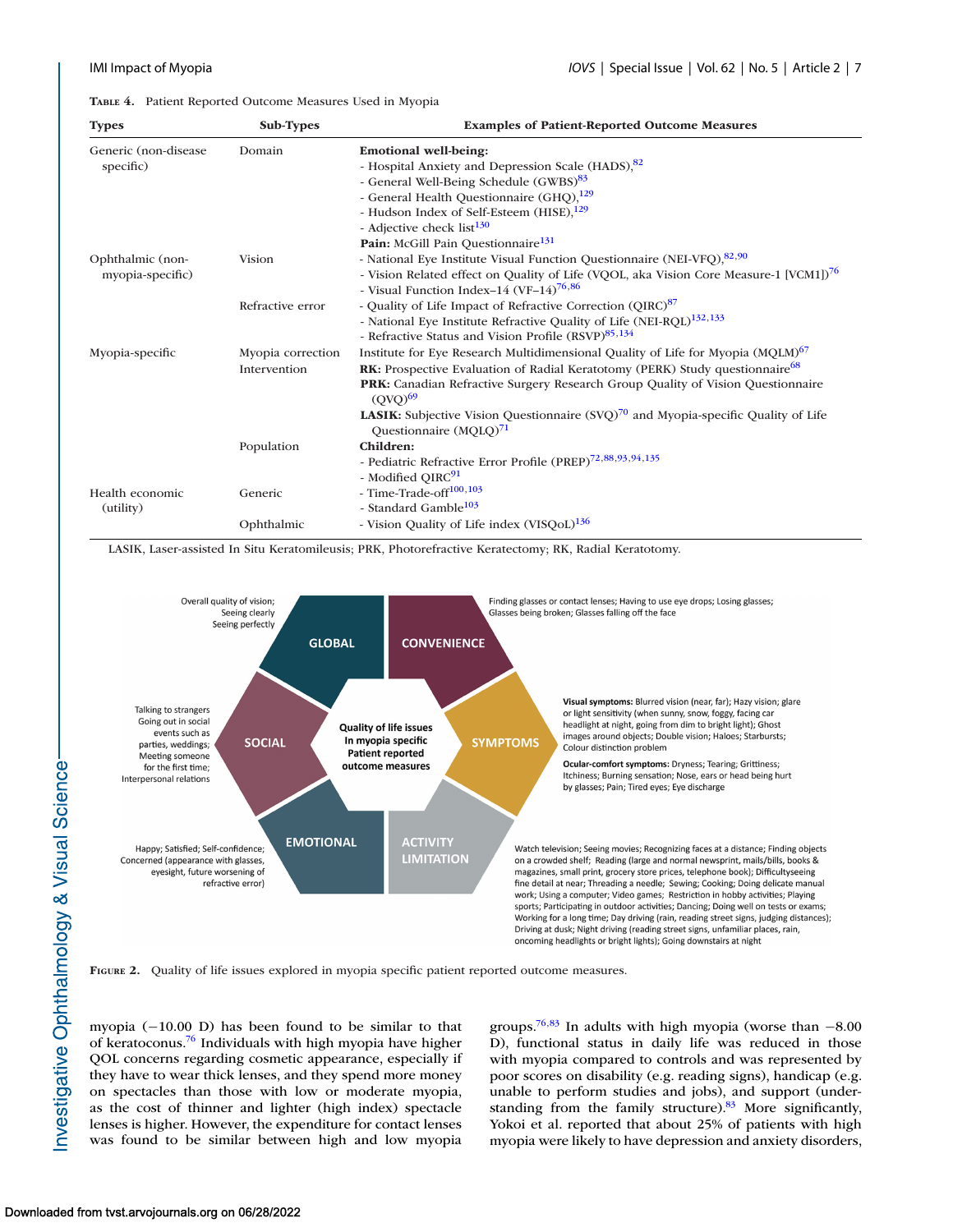

**FIGURE 3.** Relationship between utility and visual acuity.<sup>100</sup>

which could substantially lower OOL.<sup>82</sup> In older individuals, those with advanced MMD had poorer vision-related QOL than those without.<sup>84</sup>

Additionally, the impact of myopia on QOL differs by type of myopia. In presbyopic populations, individuals with myopic astigmatism have worse QOL than spherical myopia.<sup>85</sup>

Correction improves QOL, particularly bringing improve-ments to visual functioning and symptoms.<sup>71,77,86-[89](#page-12-0)</sup> However, it should be noted that refractive correction may not restore QOL to an emmetropic level. $88,90,91$  $88,90,91$  For example, spectacle wearers may have concerns about cosmetic appearance and the inconveniences of having to look after their spectacles, $73$  contact lens wearers may have concerns about possible complications, and those who have undergone refractive surgery may have to live with glare and dry eye-related symptoms.<sup>73,[92](#page-12-0)</sup>

In children and teenagers with myopia, a better visionrelated QOL has been reported with contact lenses than with spectacles, including with contact lenses designed for slowing myopia. $93-96$  Areas that showed improvement were increased satisfaction with correction, activities, and appearance. Orthokeratology lenses were also well-accepted and brought significant improvement in QOL in children with myopia[.88](#page-11-0)

Although the above data have heterogeneity in factors, including study populations and choice of PROMs, it is clear that uncorrected myopia and high myopia are associated with poorer or reduced outcomes for vision and healthrelated QOL measures. It is also clear that QOL can be improved with appropriate correction for those with uncorrected myopia. However, for those with high myopia, there remain gaps in the existing literature on interventions that provide improvements in QOL.

For economic evaluations, such as cost-effectiveness analysis, QOL data can be used as quantifiable inputs for assessing the value of health interventions. Here, QOL data are input on a 0 to 1 scale for utility ( $0 =$  death and  $1 =$  perfect health) or a disability weight ( $0 =$  perfect health and  $1 =$ death or complete disability). In such evaluations, disparate health conditions can be compared, for example, the utility for severe angina has been reported as  $0.5<sup>97</sup>$  whereas utility of complete blindness was reported as  $0.26<sup>98</sup>$  Utilities associated with ocular conditions, including refractive error, were related to the level of VA loss (Fig.  $3$ ).<sup>99,100</sup> For uncorrected myopia in adults,<sup>100</sup> decrement in utility significantly correlated with higher levels of myopia (see Fig.  $3$ ).<sup>100</sup> Interestingly, utilities reported for uncorrected myopia (causing distance vision impairment) are reportedly similar to those for uncorrected presbyopia (near vision impairment; [Table 5\)](#page-8-0) and, generally, utility values for refractive error were reportedly higher than utility values for ocular disease (see [Table 5,](#page-8-0) Fig. 3). Utility studies evaluating corrected myopia (one with teenagers, $^{101}$  one with medical students, $^{102}$  and one with adults $103$ ) found utility to be close to perfect health and ranged from 0.93 to 0.97. A Chinese study involving 442 patients with myopia who were scheduled to undergo refractive surgery found contact lens users had a significantly better QOL (higher utility) compared to spectacle wearers.<sup>103</sup> Although, research has made utility data available for input in economic evaluations of myopia, no such studies are available in the current literature.

Disability weight estimates are led by a consortium of research collaborators through the Global Burden of Disease (GBD) program. [Table 6](#page-8-0) provides a list of disability weights for various degrees of vision impairment and other comparable health disorders calculated since 2004.<sup>104</sup> Significant debate in the literature about the validity of methods used to derive recent figures has ensued, with researchers ascribing poor face validity of assessment methods as a factor for unreasonably low estimates for vision impairment and blindness compared to previous values in  $2004$ .<sup>105–107</sup> Global Health Estimates (GHEs) have been provided by the WHO in recent years to counter these low values, but in spite of revisions, current disability weights for vision impairment and blindness are still substantially lower than those from  $2004$ .<sup>104</sup> Disability weights have been used as inputs in economic evaluations of myopia for quantifying indirect costs to society, including lost productivity. $108,109$ Using low disability weights in economic evaluations would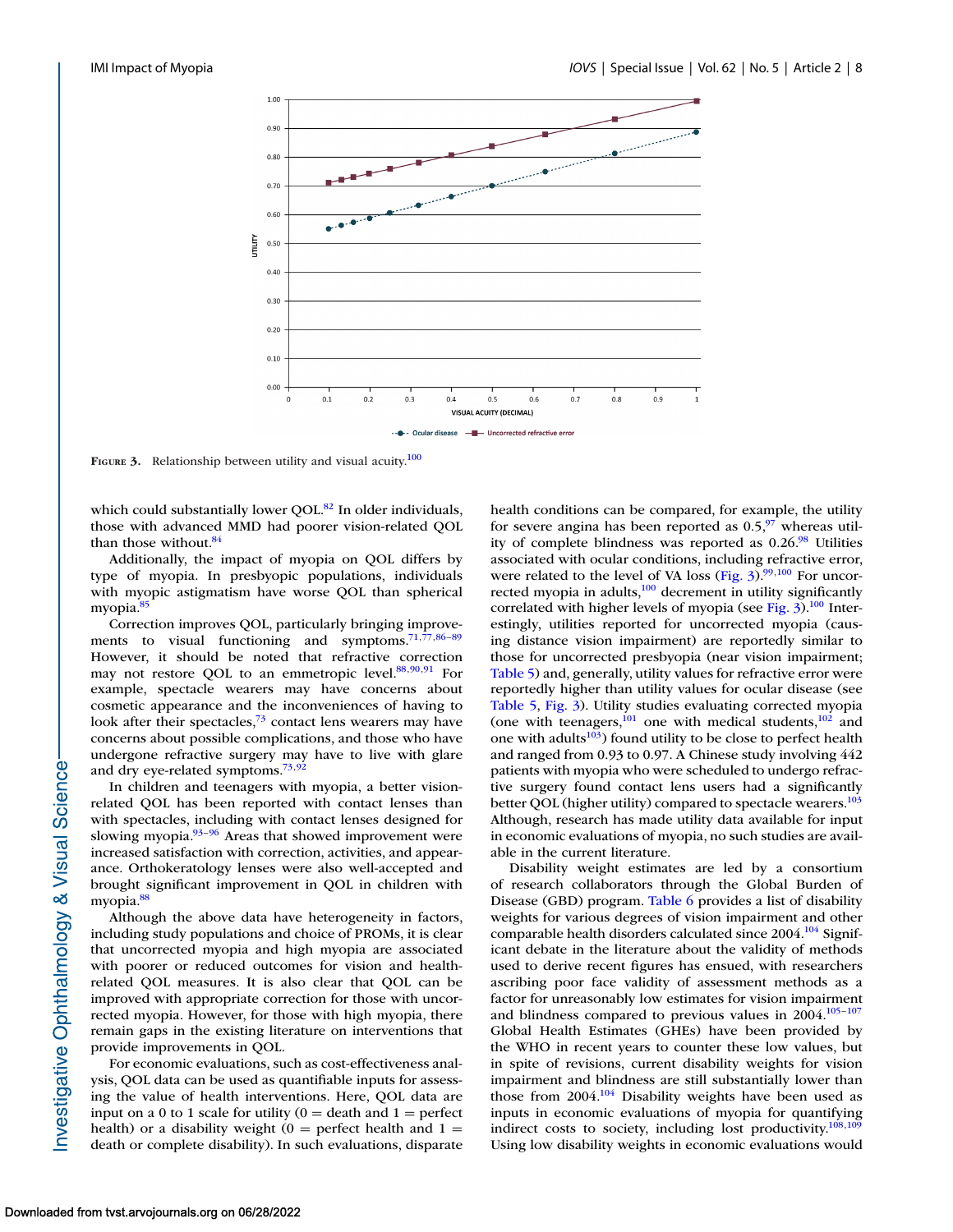<span id="page-8-0"></span>**TABLE 5.** Utility Findings for Uncorrected Refractive Error and Ocular Disease<sup>[100](#page-12-0)</sup>

|                                        |                                                                             | <b>Uncorrected</b>                                                                 | <b>Ocular Disease Ranges</b>                                                                    |                    |                     |
|----------------------------------------|-----------------------------------------------------------------------------|------------------------------------------------------------------------------------|-------------------------------------------------------------------------------------------------|--------------------|---------------------|
| Utility (0-Death;<br>1-Perfect Health) | Presbyopia:<br>Only Near <sup>*</sup><br><b>Impaired</b><br>(Mean $\pm$ SD) | <b>Myopia: Only</b><br><b>Distance</b> <sup>†</sup><br>Impaired<br>(Mean $\pm$ SD) | <b>Refractive Error:</b><br><b>Both Distance and</b><br><b>Near Impaired</b><br>(Mean $\pm$ SD) | <b>Moderate VI</b> | <b>Severe VI</b>    |
| LogMAR VA                              | $0.43 \pm 0.17$                                                             | $0.50 \pm 0.24$                                                                    | $0.64 \pm 0.27$                                                                                 | $0.2 - 0.7$        | $0.61-NLP$          |
| Snellen VA                             | $6/15 - 6/19$                                                               | 6/19                                                                               | 6/24                                                                                            | $6/9.5 - 6/30$     | $6/24$ -NLP         |
| Decimal VA                             | 0.37                                                                        | 0.32                                                                               | 0.23                                                                                            | $0.6 - 0.2$        | $0.25-NLP$          |
| Time-trade-off utility                 | $0.81 \pm 0.17$                                                             | $0.82 \pm 0.16$                                                                    | $0.68 \pm 0.25$                                                                                 | 0.67               | $0.64 - 0.47(0.57)$ |

VA, visual acuity; VI, visual impairment;

VA measure at 40 cm.

† VA measure at 6 m.

TABLE 6. Disability Weights for Vision Loss and Various Health States<sup>104</sup>

#### **Disability Weights (0-Perfect Health; 1-Death or Complete Disability)**

| <b>Health State</b>                  | <b>GHE 2015</b> | <b>GHE 2012</b> | <b>GDB 2015</b> | <b>GDB 2010</b> | <b>GDB 2004</b> |  |  |  |
|--------------------------------------|-----------------|-----------------|-----------------|-----------------|-----------------|--|--|--|
| Distance vision: mild impairment     | 0.005           | 0.005           | 0.003           | 0.004           |                 |  |  |  |
| Distance vision: moderate impairment | 0.089           | 0.089           | 0.031           | 0.033           | 0.17            |  |  |  |
| Distance vision: severe impairment   | 0.314           | 0.314           | 0.184           | 0.191           | 0.43            |  |  |  |
| Distance vision blindness            | 0.338           | 0.338           | 0.187           | 0.195           | 0.6             |  |  |  |
| Near vision impairment               |                 |                 |                 | 0.013           | 0.02            |  |  |  |
| Hearing loss: mild                   | 0.01            | 0.005           | 0.01            | 0.005           | 0.04            |  |  |  |
| Hearing loss: moderate               | 0.05            | 0.05            | 0.027           | 0.023           | 0.12            |  |  |  |
| Hearing loss: severe                 | 0.167           | 0.167           | 0.158           | 0.031           | 0.333           |  |  |  |
| Hearing loss: profound               | 0.281           | 0.281           | 0.204           | 0.032           | 0.333           |  |  |  |
| Hearing loss: complete               | 0.281           | 0.281           | 0.215           | 0.033           |                 |  |  |  |
| Infertility: primary                 | 0.056           | 0.056           | 0.008           | 0.011           | 0.18            |  |  |  |
| Dementia: mild                       | 0.165           | 0.165           | 0.069           | 0.082           |                 |  |  |  |
| Dementia: moderate                   | 0.388           | 0.388           | 0.377           | 0.346           | 0.666           |  |  |  |
| Dementia: severe                     | 0.545           | 0.545           | 0.449           | 0.438           | 0.94            |  |  |  |

GHE, Global Health Estimates; GBD, Global Burden of Disease.

under-represent the true impact and economic consequences of visually impairing and blinding conditions, such as high myopia. This could lead to lower government prioritization for health spending relative to other medical conditions.

### **ECONOMIC IMPACT OF MYOPIA ON SOCIETY**

Although limited economic evaluations of myopia are available in the literature, the existing data provide some significant insights on the current and future burden. With respect to direct health expenditure, data from Singapore suggested an annual SG \$959 million (US \$755 million) in 2011 for direct costs associated with myopia in terms of eye examinations, vision correction, and transport. When placed in context, these are significantly greater than those reported for other chronic conditions in Singapore, such as Parkinson's disease (US \$23–41 million), chronic obstructive pulmonary disease (US \$9 million), and acute primary angleclosure glaucoma (US \$0.2–0.3 million). Even though individual costs of myopia are relatively low in the early years, the higher societal costs are driven by the fact that myopia is more prevalent and complications associated with higher magnitudes of myopia are more common later in life. As Singapore has a high prevalence of myopia and high myopia, it may be inferred from this valuation that countries, particularly those in East Asia with similar prevalence rates, carry a similar burden profile whereby the costs of myopia are significantly greater compared to other diseases or medical conditions.

In a more recent conference proceeding, $109$  the global costs of myopia and directs costs (including examinations, cost of spectacles and lenses, LASIK, care for complications such as cataract, retinopathy, and glaucoma) were estimated to be US \$358.7 billion in 2019 and projected to rise to US \$870 billion in 2050. Importantly, these data indicate that whereas costs related to spectacles and lenses are set to double, costs related to cataract care and myopic retinopathy are estimated to quadruple.

In addition to the economic burden associated with direct costs, the burden of productivity costs associated with myopia is also significant. Potential lost productivity due to vision impairment was estimated at US \$244 billion from uncorrected myopia and US \$6 billion from MMD in 2015.<sup>108</sup> These estimates do not include children  $<$  15 years of age. Another study reported a productivity loss of about US \$94.5 billion in 2019 from severe vision impairment and blindness projected to rise to US  $$229.3$  billion in 2050.<sup>109</sup>

Key points that arise from these findings are: first, global costs of myopia and high myopia are set to rise substantially in the future due the increasing prevalence of myopia. The costs attributable to high myopia and related complications, such as MMD, as a percent of overall costs will be rising due to the disproportionately higher increase in the prevalence of high myopia relative to myopia overall. Second, significant benefits in productivity can be gained by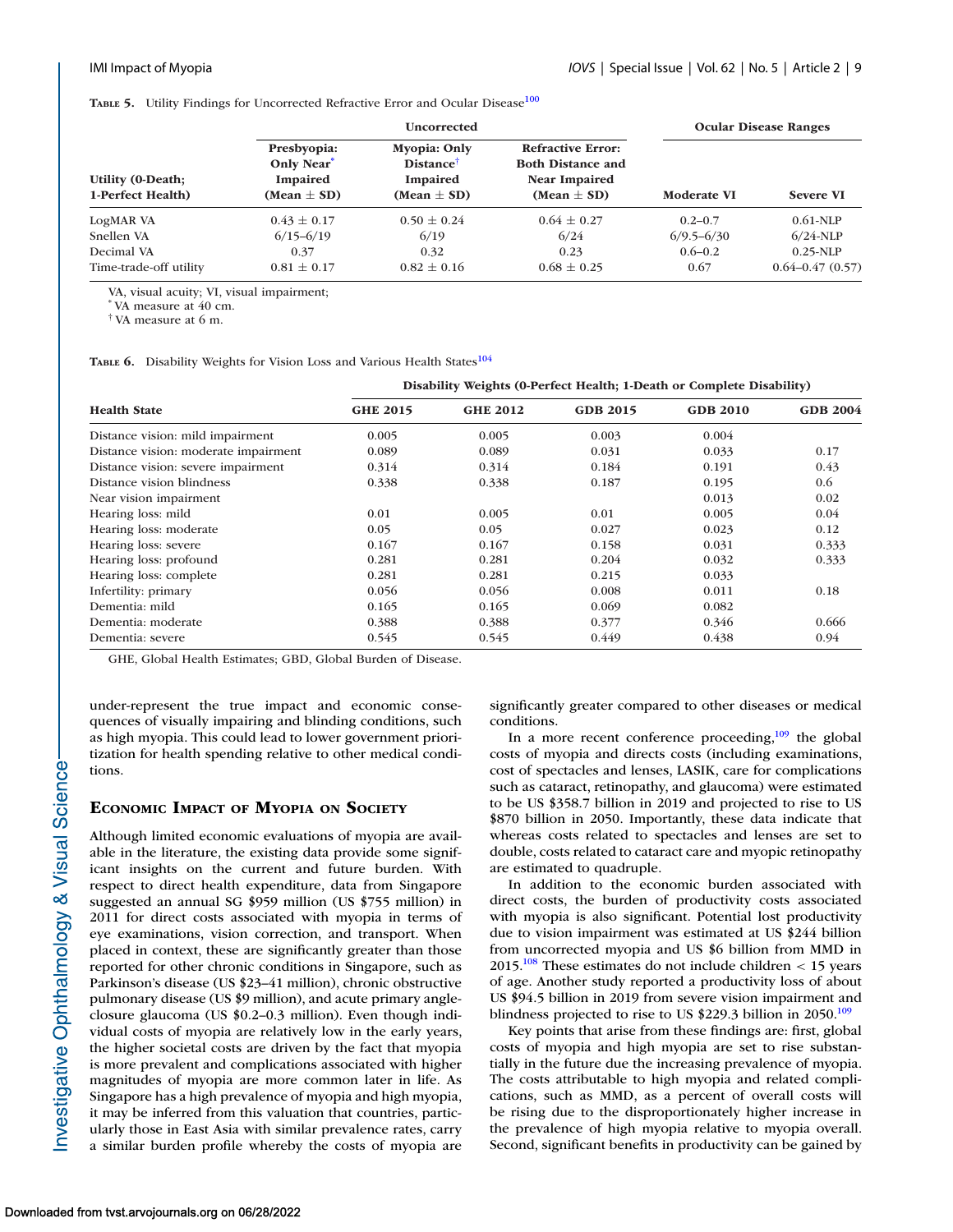<span id="page-9-0"></span>managing uncorrected myopia. Even though myopia correction may increase direct health expenditure, the benefits due to improved productivity are significantly greater than the costs associated with managing the burden. Indeed, it has been reported that the global productivity losses far exceed estimated costs of providing the world's population with refractive error correction, including establishing, maintaining, and operating refractive care facilities. $\frac{110}{10}$ Third, myopia control strategies that prevent the onset of myopia and/or slow the progression of myopia may result in long term savings in direct and indirect health spending for both the individual and society. However, these interventions do often come at a higher price in the early years and cost-effectiveness evaluations, which weigh the initial outlay of costs against the long-term benefits for these strategies remain to be determined.

# **SUMMARY**

The prevalence of myopia is high and rising worldwide with consequences spanning from childhood to late adult life. Recent evidence reveals that the prevalence of high myopia is growing at a faster rate than the prevalence of overall myopia in conjunction with rising rates of serious blinding complications associated with high myopia, notably MMD. East Asian countries have a higher prevalence of myopia and high myopia and therefore carry a major share of the global burden.

For the individual, particularly a young individual, when vision is impaired either due to uncorrected myopia or due to complications associated with myopia, academic performance and psychosocial well-being are likely to be affected. In adults, myopia results in significant losses in productivity and negative impact on QOL. QOL is adversely affected by uncorrected myopia, high myopia, and complications of high myopia. Although certain corrective modalities appear to improve QOL in certain domains, further information is needed on interventions that provide QOL benefits for those with high myopia. Conventional correction of myopia restores vision but does not slow progression, and direct health expenditure related to myopia is much higher in older individuals, partly due to costs associated with myopia-related complications. Additionally, there is the burden related to lost productivity; although the majority of the current burden is due to uncorrected myopia, data indicate that the proportion resulting from vision impairment due to complications of high myopia will rise in the future.

Currently, the global costs related to direct health expenditure and lost productivity as a result of myopia are in the range of several hundred billion dollars annually. Unless the current trajectory for the rising prevalence of myopia and high myopia is lowered, the costs will continue to grow.

Shifting the trajectory requires a coordinated global effort and it is encouraging that there have been some successes with optical, environmental, and pharmaceutical strategies to prevent the onset and/or effectively slow the progression of myopia. An early and appropriate intervention mitigates the risks and consequences related to uncorrected vision. More importantly, it can reduce the risk of the eye progressing to higher levels of myopia and thus have a positive impact on reducing the burden. Assessment of the costs and cost-effectiveness of these various interventions is in the early stages. Such research will provide individuals, governments, and other decision makers with quantifiable information that will facilitate optimal health resource allocation decisions.

#### *Acknowledgments*

The authors thank Monica Jong for facilitation of the process.

Supported by the International Myopia Institute. The publication costs of the International Myopia Institute reports were supported by donations from the Brien Holden Vision Institute, Carl Zeiss Vision, Cooper Vision, Essilor, and Alcon.

Disclosure: **P. Sankaridurg,** BHVI (E), co-inventor on multiple patents related to myopia (P), Alcon (R), SEED (R), Mark Ennovy (R), Carl Zeiss Vision (R); **N. Tahhan,** BHVI (E); **H. Kandel,** None; **T. Naduvilath,** BHVI (E), co-inventor on patent related to myopia (P); **H. Zou,** None; **K.D. Frick,** None; **S. Marmamula,** None; **D.S. Friedman,** None; **E. Lamarouex,** None; **J. Keeffe,** None; **J.J. Walline,** Bausch + Lomb (F); **T.R. Fricke,** BHVI (E); **V. Kovai,** None; **S. Resnikoff,** None

#### *References*

- 1. Bourne RRA, Flaxman SR, Braithwaite T, et al. Magnitude, temporal trends, and projections of the global prevalence of blindness and distance and near vision impairment: a systematic review and meta-analysis. *Lancet Glob Health*. 2017;5(9):e888–e897.
- 2. Holden BA, Fricke TR, Wilson DA, et al. Global prevalence of myopia and high myopia and temporal trends from 2000 through 2050. *Ophthalmology*. 2016;123(5):1036–1042.
- 3. Fricke TR, Jong M, Naidoo KS, et al. Global prevalence of visual impairment associated with myopic macular degeneration and temporal trends from 2000 through 2050: Systematic review, meta-analysis and modelling. *Br J Ophthalmol*. 2018;102(7):855–862.
- 4. Flitcroft DI, He M, Jonas JB, et al. IMI Defining and classifying myopia: A proposed set of standards for clinical and epidemiologic studies. *Investig Ophthalmol Vis Sci*. 2019;60(3):M20–M30.
- 5. Li Y, Liu J, Qi P. The increasing prevalence of myopia in junior high school students in the Haidian District of Beijing, China: A 10-year population-based survey. *BMC Ophthalmol*. 2017;17(1):88.
- 6. Dong L, Kang YK, Li Y, Wei W, Bin Jonas J. Prevalence and time trends of myopia in children and adolescents in CHINA: a systemic review and meta-analysis. *Retina*. 2019;40(3):399–411.
- 7. French AN, Morgan IG, Burlutsky G, Mitchell P, Rose KA. Prevalence and 5- to 6-year incidence and progression of myopia and hyperopia in Australian schoolchildren. *Ophthalmology*. 2013;120(7):1482–1491.
- 8. O'Donoghue L, McClelland JF, Logan NS, Rudnicka AR, Owen CG, Saunders KJ. Refractive error and visual impairment in school children in Northern Ireland. *Br J Ophthalmol*. 2010;94(9):1155–1159.
- 9. Harrington SC, Stack J, Saunders K, O'Dwyer V. Refractive error and visual impairment in Ireland schoolchildren. *Br J Ophthalmol*. 2019;103(8):1112–1118.
- 10. Murthy GVS, Gupta SK, Ellwein LB, et al. Refractive error in children in an urban population in New Delhi. *Investig Ophthalmol Vis Sci*. 2002;43(3):623–631.
- 11. Saxena R, Vashist P, Tandon R, et al. Prevalence of myopia and its risk factors in urban school children in Delhi: The North India myopia study (NIM study). *PLoS One*. 2015;10(2):e0117349.
- 12. Singh NK, James RM, Yadav A, Kumar R, Asthana S, Labani S. Prevalence of myopia and associated risk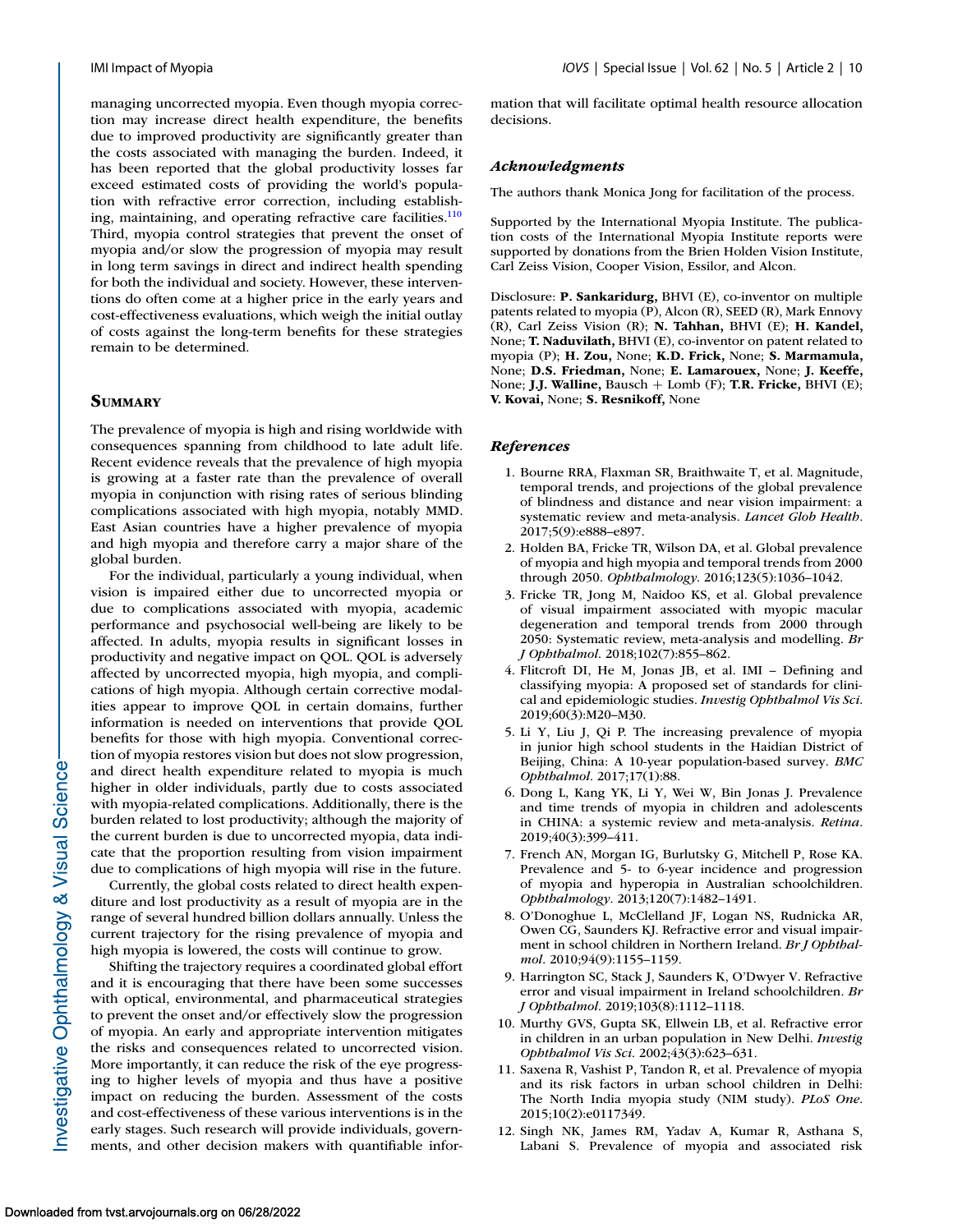<span id="page-10-0"></span>factors in schoolchildren in North India. *Optom Vis Sci*. 2019;96(3):200–205.

- 13. Fan DSP, Lam DSC, Lam RF, et al. Prevalence, incidence, and progression of myopia of school children in Hong Kong. *Investig Ophthalmol Vis Sci*. 2004;45(4):1071–1075.
- 14. Yam JC, Tang SM, Kam KW, et al. High prevalence of myopia in children and their parents in Hong Kong Chinese Population: the Hong Kong Children Eye Study [published online ahead of print Jan, 24, 2020]. *Acta Ophthalmol*, [https://doi.org/10.1111/aos.14350.](https://doi.org/10.1111/aos.14350)
- 15. Xu L, Li J, Cui T, et al. Refractive error in urban and rural adult Chinese in Beijing. *Ophthalmology*. 2005;112(10):1676–1683.
- 16. Wang M, Cui J, Shan G, et al. Prevalence and risk factors of refractive error: a cross-sectional study in Han and Yi adults in Yunnan, *China. BMC Ophthalmol.* 2019;19(1):33.
- 17. Ueda E, Yasuda M, Fujiwara K, et al. Trends in the prevalence of myopia and myopic maculopathy in a Japanese population: the Hisayama study. *Investig Ophthalmol Vis Sci*. 2019;60(8):2781–2786.
- 18. Williams KM, Bertelsen G, Cumberland P, et al. Increasing prevalence of myopia in Europe and the impact of education. *Ophthalmology*. 2015;122(7):1489–1497.
- 19. Chen M, Wu A, Zhang L, et al. The increasing prevalence of myopia and high myopia among high school students in Fenghua City, Eastern China: a 15-year population-based survey. *BMC Ophthalmol*. 2018;18(1):159.
- 20. Wang TJ, Chiang TH, Wang TH, Lin LLK, Shih YF. Changes of the ocular refraction among freshmen in National Taiwan University between 1988 and 2005. *Eye*. 2009;23(5):1168–1169.
- 21. Ma Y, Qu X, Zhu X, et al. Age-specific prevalence of visual impairment and refractive error in children aged 3– 10 years in Shanghai, *China. Investig Ophthalmol Vis Sci.* 2016;57(14):6188–6196.
- 22. Donovan L, Sankaridurg P, Ho A, Naduvilath T, Smith EL, III, Holden BA. Myopia progression rates in urban children wearing single-vision spectacles. *Optom Vis Sci*. 2012;89(1):27–32.
- 23. Sankaridurg PR, Holden BA. Practical applications to modify and control the development of ametropia. *Eye*. 2014;28(2):134–141.
- 24. Chua SYL, Sabanayagam C, Cheung YB, et al. Age of onset of myopia predicts risk of high myopia in later childhood in myopic Singapore children. *Ophthalmic Physiol Opt*. 2016;36(4):388–394.
- 25. Williams KM, Hysi PG, Nag A, Yonova-Doing E, Venturini C, Hammond CJ. Age of myopia onset in a British population-based twin cohort. *Ophthalmic Physiol Opt*. 2013;33(3):336–345.
- 26. Dirani M, Shekar SN, Baird PN. Adult-onset myopia: The genes in myopia (GEM) twin study. *Investig Ophthalmol Vis Sci*. 2008;49(8):3324–3327.
- 27. Ma Y, Qu X, Zhu X, et al. Age-specific prevalence of visual impairment and refractive error in children aged 3– 10 years in Shanghai, *China. Investig Ophthalmol Vis Sci.* 2016;57(14):6188–6196.
- 28. Mutti DO, Hayes JR, Mitchell GL, et al. Refractive error, axial length, and relative peripheral refractive error before and after the onset of myopia. *Investig Ophthalmol Vis Sci*. 2007;48(6):2510–2519.
- 29. Xiang F, He M, Morgan IG. Annual changes in refractive errors and ocular components before and after the onset of myopia in Chinese children. *Ophthalmology*. 2012;119(7):1478–1484.
- 30. Liao C, Ding X, Han X, et al. Role of parental refractive status in myopia progression: 12-year annual observation from the Guangzhou Twin Eye Study. *Invest Ophthalmol Vis Sci*. 2019;60(10):3499–3506.
- 31. Ma Y, Zou H, Lin S, et al. Cohort study with 4-year follow-up of myopia and refractive parameters in primary schoolchildren in Baoshan District, Shanghai. *Clin Exp Ophthalmol*. 2018;46(8):861–872.
- 32. Parssinen O, Kauppinen M. Risk factors for high myopia: a 22-year follow-up study from childhood to adulthood. *Acta Ophthalmol*. 2019;97(5):510–518.
- 33. Iribarren R, Cortinez MF, Chiappe JP. Age of first distance prescription and final myopic refractive error. *Ophthalmic Epidemiol*. 2009;16(2):84–89.
- 34. McBrien NA, Adams DW. A longitudinal investigation of adult-onset and adult-progression of myopia in an occupational group: refractive and biometric findings. *Investig Ophthalmol Vis Sci*. 1997;38(2):321–333.
- 35. Tsai ASH, Wong CW, Lim L, et al. Pediatric retinal detachment in an Asian population with high prevalence of myopia: clinical characteristics, surgical outcomes, and prognostic factors. *Retina*. 2019;39(9):1751–1760.
- 36. Lim CHL, Stapleton F, Mehta JS. Review of contact lens– related complications. *Eye Contact Lens*. 2018;44(Suppl 2):S1–S10.
- 37. Sakimoto T, Rosenblatt MI, Azar DT. Laser eye surgery for refractive errors. *Lancet*. 2006;367(9529):1432–1447.
- 38. Yokoi T, Ohno-Matsui K. Diagnosis and treatment of myopic maculopathy. *Asia Pac J Ophthalmol (Phila)*. 2018;7(6):415–421.
- 39. Chang L, Pan CW, Ohno-Matsui K, et al. Myopia-related fundus changes in Singapore adults with high myopia. *Am J Ophthalmol*. 2013;155(6):991–999.
- 40. Hsu WM, Cheng CY, Liu JH, Tsai SY, Chou P. Prevalence and causes of visual impairment in an elderly Chinese population in Taiwan: the Shihpai Eye Study. *Ophthalmology*. 2004;111(1):62–69.
- 41. Zou M, Wang S, Chen A, et al. Prevalence of myopic macular degeneration worldwide: a systematic review and meta-analysis. *Br J Ophthalmol*. 2020;104(12):1748– 1754.
- 42. Fricke TR, Jong M, Naidoo KS, et al. Global prevalence of visual impairment associated with myopic macular degeneration and temporal trends from 2000 through 2050: systematic review, meta-analysis and modelling. *Br J Ophthalmol*. 2018;102(7):855–862.
- 43. Morgan I, Rose K. How genetic is school myopia? *Prog Retin Eye Res*. 2005;24(1):1–38.
- 44. Morgan IG, French AN, Ashby RS, et al. The epidemics of myopia: aetiology and prevention. *Prog Retin Eye Res*. 2018;62:134–149.
- 45. Case A, Fertig A, Paxson C. The lasting impact of childhood health and circumstance. *J Health Econ*. 2005;24(2):365– 389.
- 46. Ma X, Zhou Z, Yi H, et al. Effect of providing free glasses on children's educational outcomes in China: cluster randomized controlled trial. *BMJ*. 2014;349:g5740.
- 47. Ma Y, Congdon N, Shi Y, et al. Effect of a local vision care center on eyeglasses use and school performance in rural China a cluster randomized clinical trial. *JAMA Ophthalmol*. 2018;136(7):731–737.
- 48. Dudovitz RN, Izadpanah N, Chung PJ, Slusser W. Parent, teacher, and student perspectives on how corrective lenses improve child wellbeing and school function. *Matern Child Health J*. 2016;20(5):974–983.
- 49. Hinterlong JE, Holton VL, Chiang CC, Tsai CY, Liou YM. Association of multimedia teaching with myopia: A national study of school children. *J Adv Nurs*. 2019;75(2):3643–3653.
- 50. Negiloni K, Ramani KK, Sudhir RR. Do school classrooms meet the Visual requirements of children and recommended vision standards? *PLoS One*. 2017;12(4): e0174983.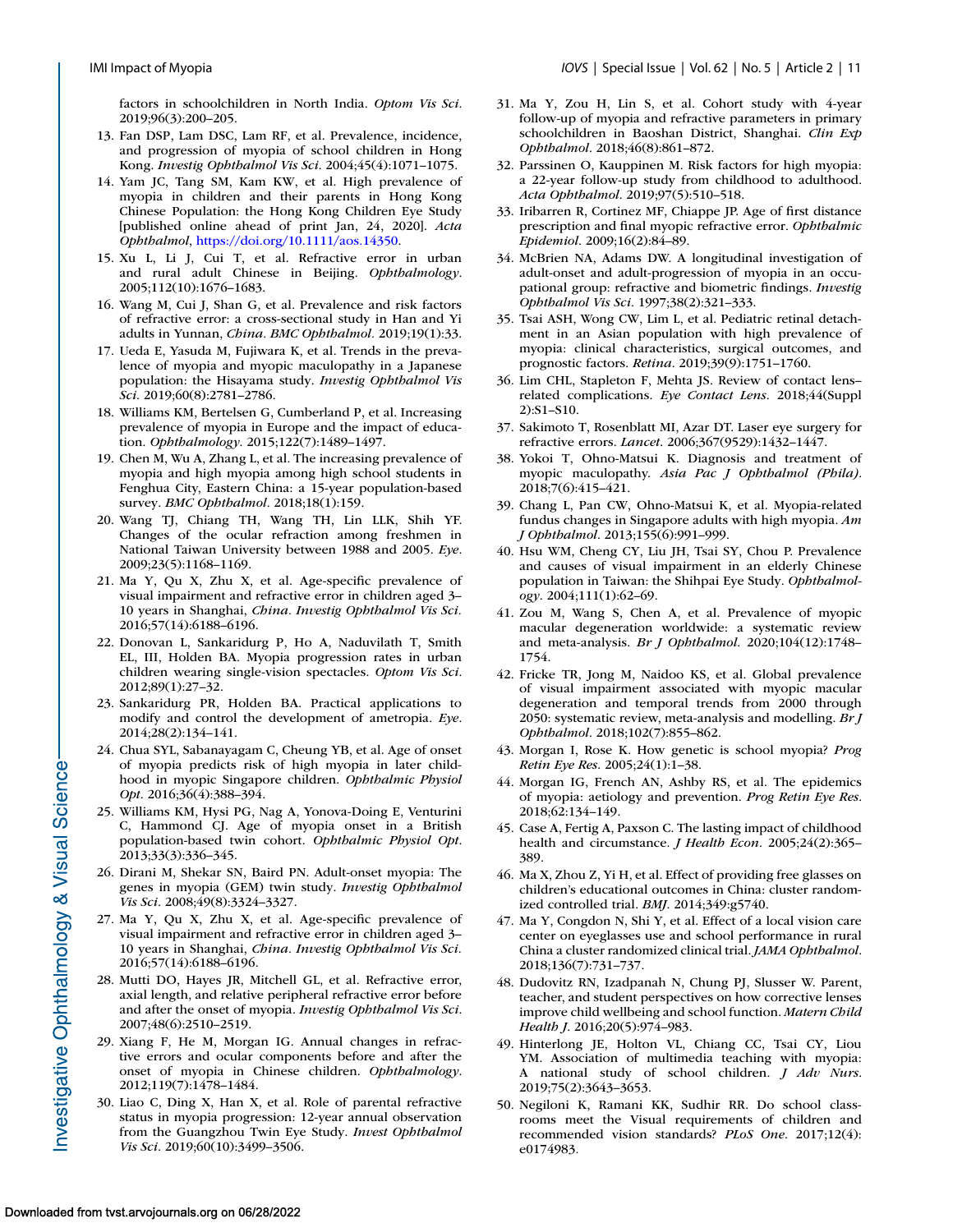- <span id="page-11-0"></span>51. Chung STL, Jarvis SH, Cheung SH. The effect of dioptric blur on reading performance. *Vision Res*. 2007;47(12):1584–1594.
- 52. Wedner S, Masanja H, Bowman R, Todd J, Bowman R, Gilbert C. Two strategies for correcting refractive errors in school students in Tanzania: randomised comparison, with implications for screening programmes. *Br J Ophthalmol*. 2008;92(1):19–24.
- 53. Gogate P, Mukhopadhyaya D, Mahadik A, et al. Spectacle compliance amongst rural secondary school children in Pune district, *India. Indian J Ophthalmol.* 2013;61(1):8– 12.
- 54. Khandekar R, Mohammed AJ, Al Raisi A. Compliance of spectacle wear and its determinants among schoolchildren of Dhakhiliya region of Oman: a descriptive study. *J Sci Res Med Sci*. 2002;4(1-2):36–43.
- 55. Morjaria P, McCormick I, Gilbert C. Compliance and predictors of spectacle wear in schoolchildren and reasons for non-wear: a review of the literature. *Ophthalmic Epidemiol*. 2019;26(6):367–377.
- 56. Narayanan A, Kumar S, Ramani KK. Spectacle compliance among adolescents: A qualitative study from Southern India. *Optom Vis Sci*. 2017;94(5):582–587.
- 57. He M, Huang W, Zheng Y, Huang L, Ellwein LB. Refractive error and visual impairment in school children in rural Southern China. *Ophthalmology*. 2007;114(2):374–382.
- 58. Mayro EL, Hark LA, Shiuey E, et al. Prevalence of uncorrected refractive errors among school-age children in the school district of Philadelphia. *J AAPOS*. 2018;22(3):214– 217.
- 59. Lim MCC, Gazzard G, Sim EL, Tong L, Saw SM. Direct costs of myopia in Singapore. *Eye*. 2009;23(5):1086–1089.
- 60. Zheng YF, Pan CW, Chay J, Wong TY, Finkelstein E, Saw SM. The economic cost of myopia in adults aged over 40 years in Singapore. *Investig Ophthalmol Vis Sci*. 2013;54(12):7532–7537.
- 61. Vitale S, Cotch MF, Sperduto R, Ellwein L. Costs of refractive correction of distance vision impairment in the United States, 1999-2002. *Ophthalmology*. 2006;113(12):2163– 2170.
- 62. Congdon N, Burnett A, Frick K. The impact of uncorrected myopia on individuals and society. *Community Eye Health*. 2019;32(105):7–8.
- 63. Wildsoet CF, Chia A, Cho P, et al. IMI–Interventions myopia institute: Interventions for controlling myopia onset and progression report. *Investig Ophthalmol Vis Sci*. 2019;60(3):M106–M131.
- 64. Bullimore MA, Brennan NA. Myopia control: why each diopter matters. *Optom Vis Sci*. 2019;96(6):463–465.
- 65. Kandel H, Khadka J, Shrestha MK, et al. Uncorrected and corrected refractive error experiences of Nepalese adults: a qualitative study. *Ophthalmic Epidemiol*. 2018;25(2):147– 161.
- 66. Kandel H, Khadka J, Goggin M, Pesudovs K. Patientreported outcomes for assessment of quality of life in refractive error: a systematic review. *Optom Vis Sci*. 2017;94(12):1099–1107.
- 67. Erickson DB, Stapleton F, Erickson P, Du Toit R, Giannakopoulos E, Holden B. Development and validation of a multidimensional quality-of-life scale for myopia. *Optom Vis Sci*. 2004;81(2):70–81.
- 68. Bourque LB, Cosand BB, Drews C, Waring GO, Lynn M, Cartwright C. Reported satisfaction, fluctuation of vision, and glare among patients one year after surgery in the prospective evaluation of radial keratotomy (PERK) study. *Arch Ophthalmol*. 1986;104(3):356–363.
- 69. Brunette I, Gresset J, Boivin JF, Boisjoly H, Makni H. Functional outcome and satisfaction after photorefractive

keratectomy: Part 1: Development and validation of a survey questionnaire. *Ophthalmology*. 2000;107(9):1783– 1789.

- 70. Fraenkel G, Comaish I, Lawless MA, et al. Development of a questionnaire to assess subjective vision score in myopes seeking refractive surgery. *J Refract Surg*. 2004;20(1):10– 19.
- 71. Lee J, Lee J, Park K, Cho W, Kim JY, Kang HY. Assessing the value of laser in situ keratomileusis by patient-reported outcomes using quality of life assessment. *J Refract Surg*. 2005;21(1):59–71.
- 72. Walline JJ, Jones LA, Chitkara M, et al. The adolescent and child health initiative to encourage vision empowerment (ACHIEVE) study design and baseline data. *Optom Vis Sci*. 2006;83(1):37–45.
- 73. Kandel H, Khadka J, Goggin M, Pesudovs K. Impact of refractive error on quality of life: a qualitative study. *Clin Exp Ophthalmol*. 2017;45(7):677–688.
- 74. Pesudovs K. Item banking: a generational change in patient-reported outcome measurement. *Optom Vis Sci*. 2010;87(4):285–293.
- 75. Kandel H, Khadka J, Fenwick EK, et al. Constructing item banks for measuring quality of life in refractive error. *Optom Vis Sci*. 2018;95(7):575–587.
- 76. Rose K, Harper R, Tromans C, et al. Quality of life in myopia. *Br J Ophthalmol*. 2000;84:1031–1034.
- 77. Kandel H, Khadka J, Shrestha MK, et al. Uncorrected and corrected refractive error experiences of Nepalese adults: a qualitative study. *Ophthalmic Epidemiol*. 2018;25(2):147– 161.
- 78. Hsieh MH, Lin JC. Association of refractive error with vision-related quality of life in junior high school students. *Taiwan J Ophthalmol*. 2016;6(1):32–35.
- 79. Qian DJ, Zhong H, Li J, Liu H, Pan CW. Spectacles utilization and its impact on health-related quality of life among rural Chinese adolescents. *Eye*. 2018;32(12):1879– 1885.
- 80. Pan CW, Wu RK, Wang P, Li J, Zhong H. Reduced vision, refractive errors and health-related quality of life among adolescents in rural China. *Clin Exp Optom*. 2018;101(6):758–763.
- 81. Wong HB, Machin D, Tan SB, Wong TY, Saw SM. Visual impairment and its impact on health-related quality of life in adolescents. *Am J Ophthalmol*. 2009;147(3):505–511.
- 82. Yokoi T, Moriyama M, Hayashi K, et al. Predictive factors for comorbid psychiatric disorders and their impact on vision-related quality of life in patients with high myopia. *Int Ophthalmol*. 2014;34(2):171–183.
- 83. Takashima T, Yokoyama T, Futagami S, et al. The quality of life in patients with pathologic myopia. *Nihon Ganka Gakkai Zasshi*. 2002;45(1):84–92.
- 84. Wong Y-L, Sabanayagam C, Wong C-W, et al. Six-year changes in myopic macular degeneration in adults of the Singapore epidemiology of eye diseases study. *Invest Ophthalmol Vis Sci*. 2020;61(4):14.
- 85. Savage H, Rothstein M, Davuluri G, El Ghormli L, Zaetta DM. Myopic astigmatism and presbyopia trial. *Am J Ophthalmol*. 2003;135(5):628–632.
- 86. Kanonidou E, Chatziralli IP, Konidaris V, Kanonidou C, Papazisis L. A comparative study of visual function of young myopic adults wearing contact lenses vs. spectacles. *Contact Lens Anterior Eye*. 2012;35(5):196–198.
- 87. Meidani A, Tzavara C, Dimitrakaki C, Pesudovs K, Tountas Y. Femtosecond laser-assisted LASIK improves quality of life. *J Refract Surg*. 2012;28(5):319–326.
- 88. Santodomingo-Rubido J, Villa-Collar C, Gilmartin B, Gutiérrez-Ortega R. Myopia control with orthokeratology contact lenses in Spain: A comparison of vision-related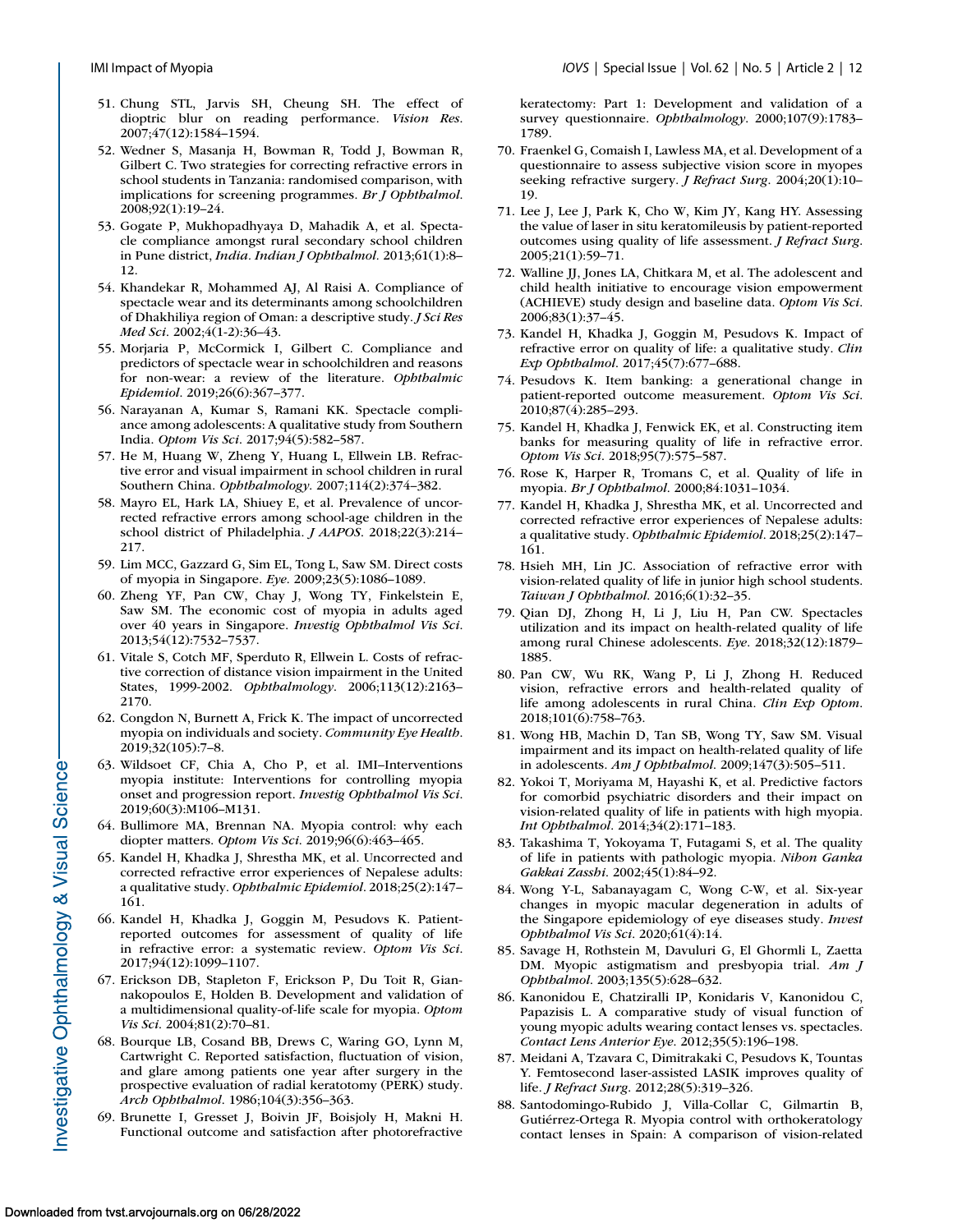<span id="page-12-0"></span>quality-of-life measures between orthokeratology contact lenses and single-vision spectacles. *Eye Contact Lens*. 2013;39(2):153–157.

- 89. Esteso P, Castanon A, Toledo S, et al. Correction of moderate myopia is associated with improvement in self-reported visual functioning among Mexican school-aged children. *Investig Ophthalmol Vis Sci*. 2007;48(11):4949–4954.
- 90. Sandhu RK, Munoz BE, Swenor BK, West SK. Refractive error and visual function difficulty in a Latino population. *Ophthalmology*. 2012;119(9):1731–1736.
- 91. Zhao F, Zhao G, Zhao Z. Investigation of the effect of orthokeratology lenses on quality of life and behaviors of children. *Eye Contact Lens Sci Clin Pract*. 2018;44(5):335– 338.
- 92. Kandel H, Khadka J, Lundström M, Goggin M, Pesudovs K. Questionnaires for measuring refractive surgery outcomes. *J Refract Surg*. 2017;33(6):416–424.
- 93. Rah MJ, Walline JJ, Jones-Jordan LA, et al. Vision specific quality of life of pediatric contact lens wearers. *Optom Vis Sci*. 2010;87(8):560–566.
- 94. Walline JJ, Gaume A, Jones LA, et al. Benefits of contact lens wear for children and teens. *Eye Contact Lens*. 2007;33(6 Pt 1):317–321.
- 95. Pomeda AR, Pérez-Sánchez B, Cañadas Suárez MDP, Prieto Garrido FL, Gutiérrez-Ortega R, Villa-Collar C. MiSight Assessment Study Spain: a comparison of visionrelated quality-of-life measures between MiSight contact lenses and single-vision spectacles. *Eye Contact Lens*. 2018;44(Suppl 2):S99–S104.
- 96. Plowright AJ, Maldonado-Codina C, Howarth GF, Kern J, Morgan PB. Daily disposable contact lenses versus spectacles in teenagers. *Optom Vis Sci*. 2015;92(1):44–52.
- 97. Phillips KA, Shlipak MG, Coxson P, et al. Health and economic benefits of increased β-blocker use following myocardial infarction. *J Am Med Assoc*. 2000;284(21):2748– 2754.
- 98. Brown MM, Brown GC, Sharma S, Kistler J, Brown H. Utility values associated with blindness in an adult population. *Br J Ophthalmol*. 2001;85(3):327–331.
- 99. Sharma S, Brown GC, Brown MM, et al. Converting visual acuity to utilities. *Can J Ophthalmol*. 2000;35(5):267–272.
- 100. Tahhan N, Papas E, Fricke TR, Frick KD, Holden BA. Utility and uncorrected refractive error. *Ophthalmology*. 2013;120(9):1736–1744.
- 101. Saw SM, Gazzard G, Au Eong KG, Koh D. Utility values and myopia in teenage school students. *Br J Ophthalmol*. 2003;87(3):341–345.
- 102. Lim WY, Saw SM, Singh MK, Au Eong KG. Utility values and myopia in medical students in Singapore. *Clin Exp Ophthalmol*. 2005;33(6):598–603.
- 103. Li S, Wang G, Xu Y, Gray A, Chen G. Utility values among myopic patients in mainland China. *Optom Vis Sci*. 2014;91(7):723–729.
- 104. World Health Organisation. WHO methods and data sources for global burden of disease estimates 2000-2015, [https://www.who.int/healthinfo/global\\_burden\\_disease/](https://www.who.int/healthinfo/global10burden10disease/data10sources10methods/en/) data\_sources\_methods/en/. Accessed March 26, 2020.
- 105. Taylor HR, Jonas JB, Keeffe J, et al. Disability weights for vision disorders in Global Burden of Disease study. *Lancet*. 2013;381(9860):23.
- 106. Nord E. Disability weights in the Global Burden of Disease 2010: Unclear meaning and overstatement of international agreement. *Health Policy*. 2013;111(1):99–104.
- 107. Braithwaite T, Taylor H, Bourne R, Keeffe J, Pesudovs K. Does blindness count? Disability weights for vision loss. *Clin Exp Ophthalmol*. 2017;45(3):217–220.
- 108. Naidoo KS, Fricke TR, Frick KD, et al. Potential lost productivity resulting from the global burden of myopia: system-

atic review, meta-analysis, and modeling. *Ophthalmology*. 2019;126(3):338–346.

- 109. Holy C, Kulkarni K, Brennan NA. Predicting costs and disability from the myopia epidemic–a worldwide economic and social model. *Invest Ophthalmol Vis Sci*. 2019;60(9):5466.
- 110. Fricke T, Holden B, Wilson D, et al. Global cost of correcting vision impairment from uncorrected refractive error. *Bull World Health Organ*. 2012;90(10):728–738.
- 111. Lim DH, Han J, Chung T-Y, Kang S, Yim HW. The high prevalence of myopia in Korean children with influence of parental refractive errors: The 2008-2012 Korean National Health and Nutrition Examination Survey. *PLoS One*. 2018;13(11):e0207690.
- 112. Kim H, Seo JS, Yoo WS, et al. Factors associated with myopia in Korean children: Korea National Health and nutrition examination survey 2016-2017 (KNHANES VII). *BMC Ophthalmol*. 2020;20(1):31.
- 113. Jung SK, Lee JH, Kakizaki H, Jee D. Prevalence of myopia and its association with body stature and educational level in 19-year-old male conscripts in Seoul, *South Korea. Investig Ophthalmol Vis Sci.* 2012;53(9):5579–5583.
- 114. Lee JH, Jee D, Kwon JW, Lee WK. Prevalence and risk factors for myopia in a rural Korean population. *Investig Ophthalmol Vis Sci*. 2013;54(8):5466–5471.
- 115. Kim EC, Morgan IG, Kakizaki H, Kang S, Jee D. Prevalence and risk factors for refractive errors: Korean National Health and Nutrition Examination Survey 2008-2011. *PLoS One*. 2013;8(11):e80361.
- 116. Han SB, Jang J, Yang HK, Hwang JM, Park SK. Prevalence and risk factors of myopia in adult Korean population: Korea national health and nutrition examination survey 2013-2014 (KNHANES VI). *PLoS One*. 2019;14(1): e0211204.
- 117. Lee YY, Lo CT, Sheu SJ, Yin L-T. Risk factors for and progression of myopia in young Taiwanese men. *Ophthalmic Epidemiol*. 2015;22(1):66–73.
- 118. Koh V, Yang A, Saw SM, et al. Differences in prevalence of refractive errors in young Asian males in Singapore between 1996-1997 and 2009-2010. *Ophthalmic Epidemiol*. 2014;21(4):247–255.
- 119. Dayan YB, Levin A, Morad Y, et al. The changing prevalence of myopia in young adults: A 13-year series of population-based prevalence surveys. *Investig Ophthalmol Vis Sci*. 2005;46(8):2760–2765.
- 120. Shimada N, Tanaka Y, Tokoro T, Ohno-Matsui K. Natural course of myopic traction maculopathy and factors associated with progression or resolution. *Am J Ophthalmol*. 2013;156(5):948–957.
- 121. Tang Y, Wang X, Wang J, et al. Prevalence of age-related cataract and cataract surgery in a Chinese adult population: The Taizhou eye study. *Investig Ophthalmol Vis Sci*. 2016;57(3):193–1200.
- 122. Kanthan GL, Mitchell P, Rochtchina E, Cumming RG, Wang JJ. Myopia and the long-term incidence of cataract and cataract surgery: The Blue Mountains Eye Study. *Clin Exp Ophthalmol*. 2014;42(4):347–353.
- 123. Marcus MW, De Vries MM, Junoy Montolio FG, Jansonius NM. Myopia as a risk factor for open-angle glaucoma: A systematic review and meta-analysis. *Ophthalmology*. 2011;118(10):1989–1994.
- 124. Morita H, Funata M, Tokoro T. A clinical study of the development of posterior vitreous detachment in high myopia. *Retina*. 1995;15(2):117–124.
- 125. Tanaka N, Shinohara K, Yokoi T, et al. Posterior staphylomas and scleral curvature in highly myopic children and adolescents investigated by ultra-widefield optical coherence tomography. *PLoS One*. 2019;14(6):e0218107.